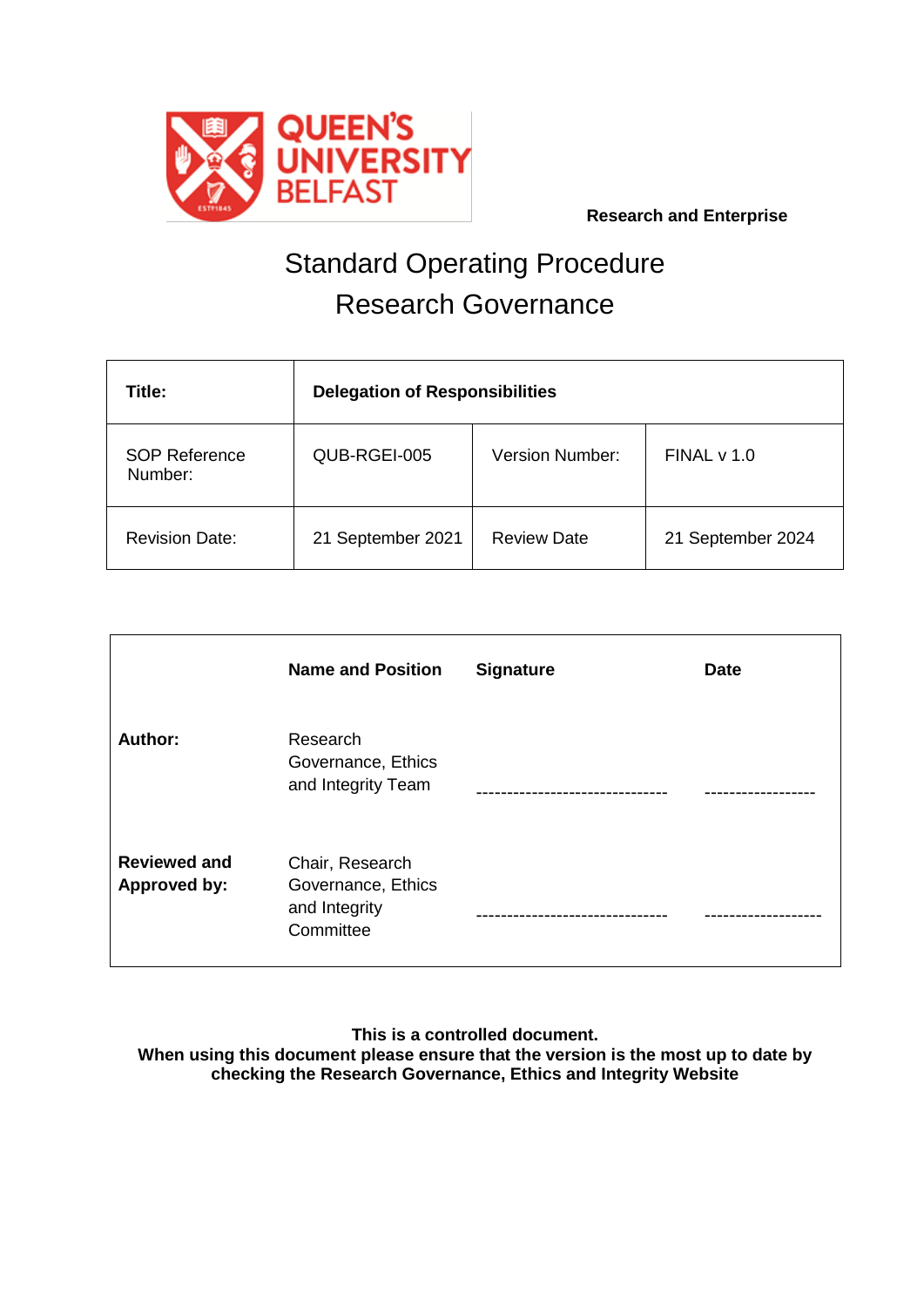# Revision Log

| Previous<br>Version<br>number | Date of<br>Review/Modification | Reason for<br>Review/Modification | <b>New Version Number</b> |
|-------------------------------|--------------------------------|-----------------------------------|---------------------------|
|                               |                                |                                   |                           |
|                               |                                |                                   |                           |
|                               |                                |                                   |                           |
|                               |                                |                                   |                           |
|                               |                                |                                   |                           |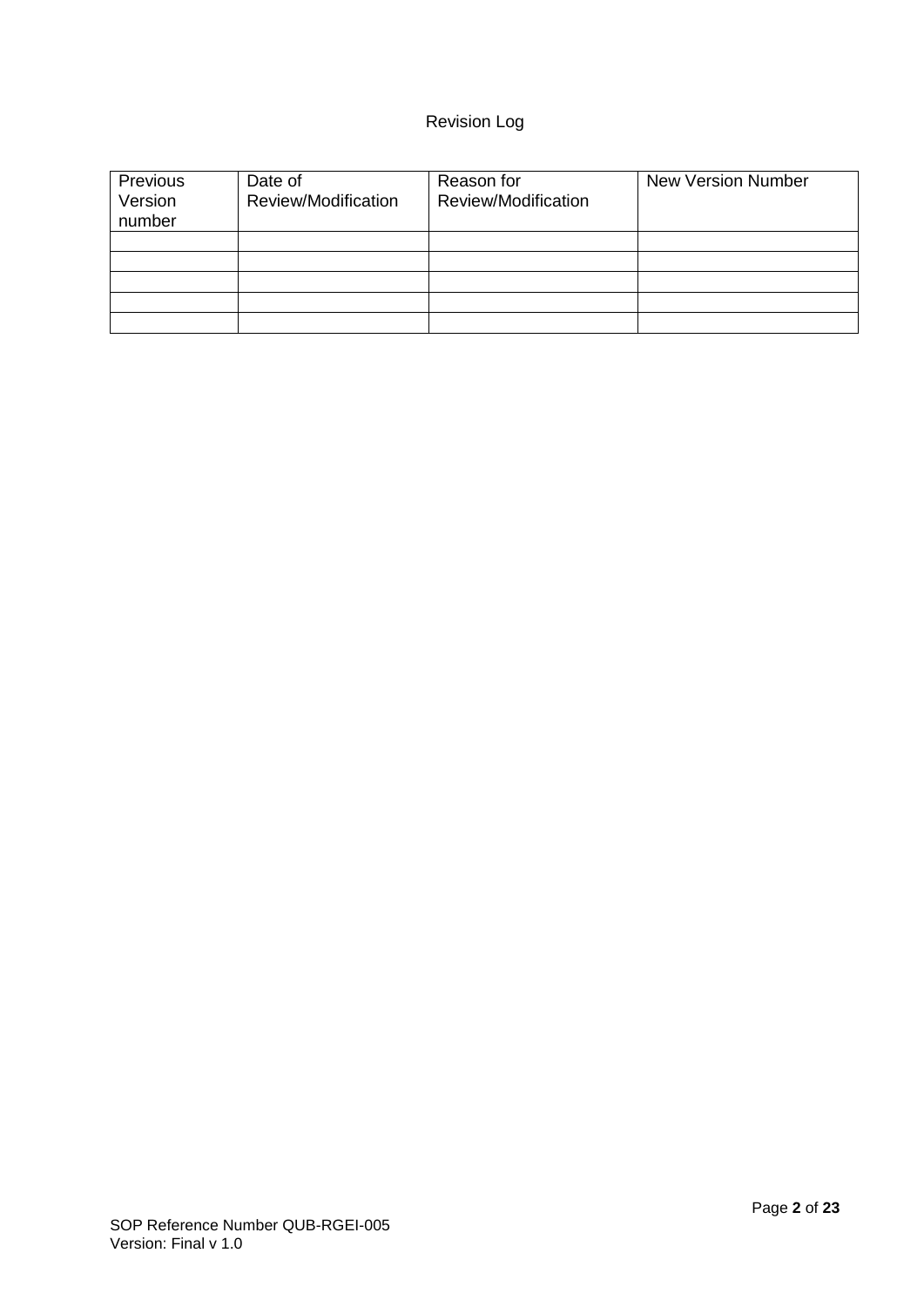# **1. Purpose**

This Standard Operating Procedure (SOP) describes how responsibility and accountability can be delegated among members of the research team.

# **2. Procedure**



# **3. References**

[UK policy framework for health and social care research](https://research.hscni.net/approval-research-hsc#Framework)  (weblink checked 16 March 2021)

# **4. Appendices**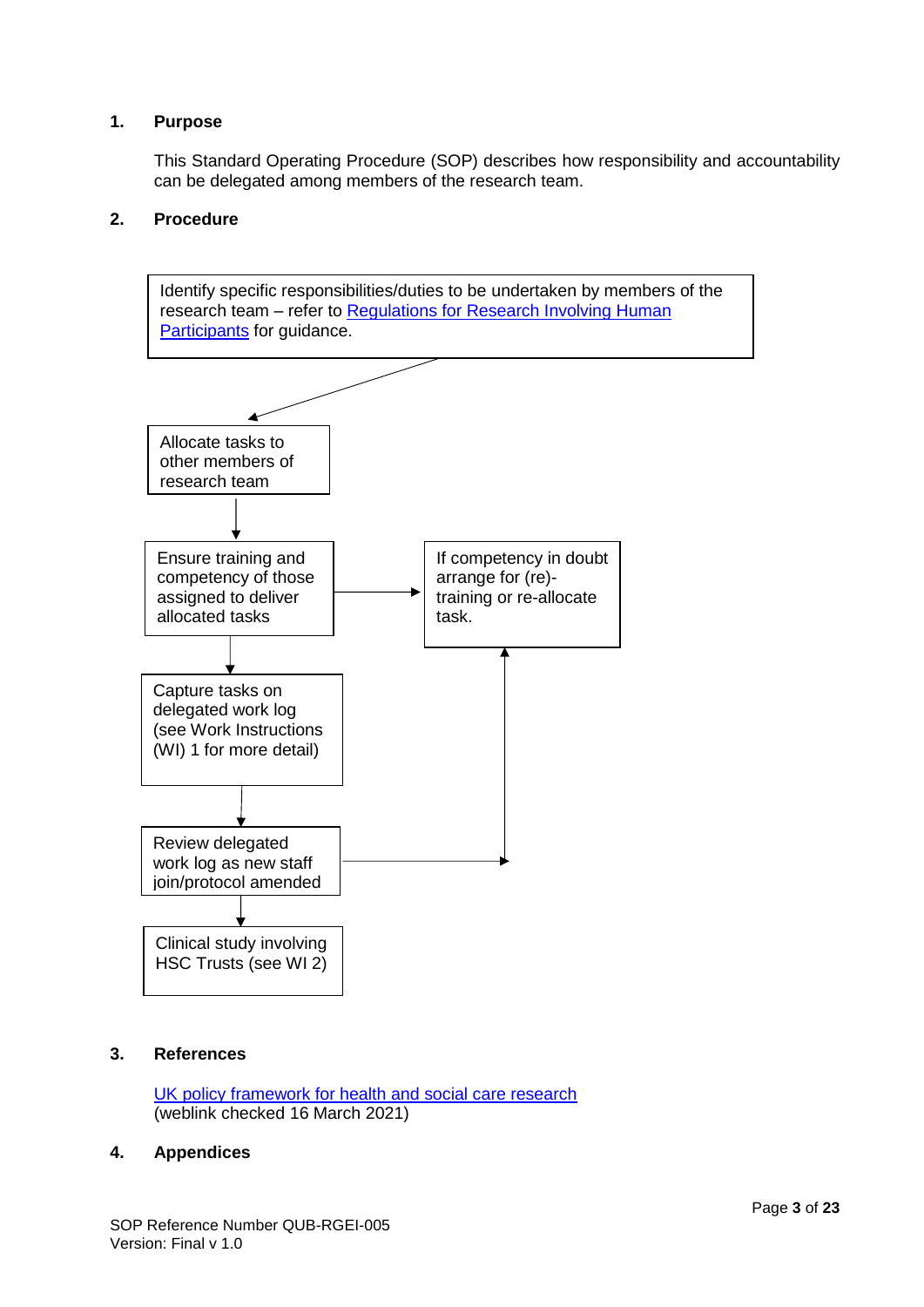Work Instructions 1 Work Instructions 2

| Appendix 1 | - Study Delegation Log.                                         |
|------------|-----------------------------------------------------------------|
| Appendix 2 | - Clinical Trial Study Sponsorship: Roles and Responsibilities. |
| Appendix 3 | - Services.                                                     |
| Appendix 4 | - Division of Responsibilities and Delegation of Activities.    |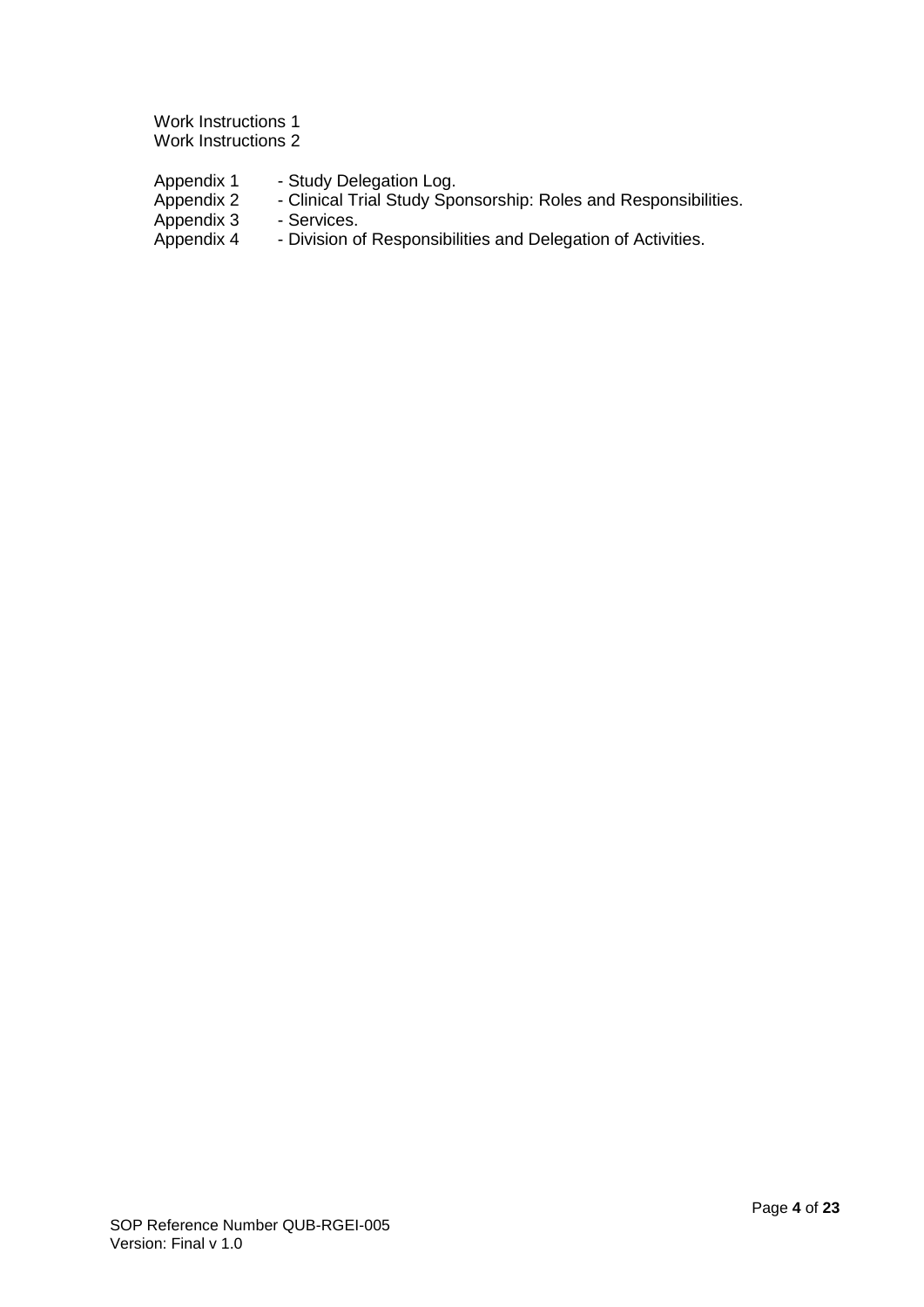# **Work Instructions 1**

- The CI, will discuss and agree the allocation of tasks with other members of the research project, as outlined in Appendix 1.
- Task should be allocated to appropriately qualified staff. Training and Competency must be checked as part of the allocation process, where a need is identified training must be undertaken or the task re-allocated.
- The Study Delegation Log must be completed, as exampled in Appendix 1. The SDL will:
	- i List the names of staff and the procedures that have been delegated to them.
	- ii Be signed and dated by the CI/PI and filed appropriately within the Trial Master File.
	- iii Be updated when new staff are recruited, but superseded versions must not be destroyed in order to provide for an audit trial.
- The SDL should be reviewed at appropriate intervals to ensure that it is kept up to date.

# **Work Instructions 2**

- For multi-centre studies the CI should specify the responsibilities delegated to a site Principal Investigator.
- Where the University is operating as a co-sponsor with another organisation (e.g. Health and Social Care Trust), signatures will be required on the co-sponsorship agreement, attached as Appendix 2, and retained in the University's Research Governance Project File.
- For projects sponsored by the University, Sponsors responsibilities will be delegated to the CI or Clinical Trials Unit (CTU)/Clinical Research Organisation (CRO) who have been appointed to deliver the study, Appendices 3 and 4 should be used to capture the services to be provided (Appendix 3) and the activities delegated (Appendix 4).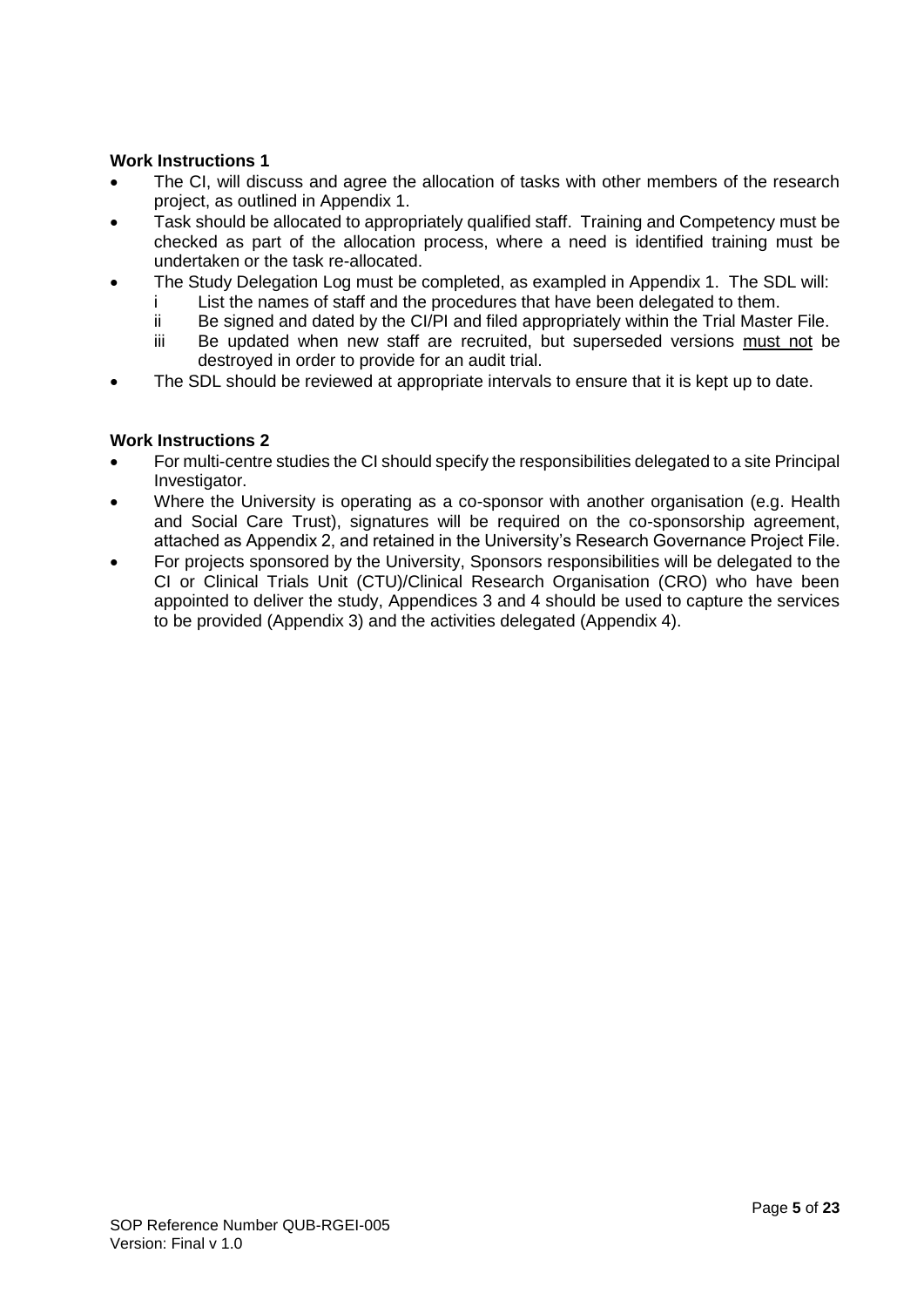# **Delegation and Staff Signature Log**

| <b>Study Title:</b>          | <b>Protocol No:</b> |
|------------------------------|---------------------|
| <b>Chief Investigator:</b>   | <b>EUDRACT No:</b>  |
| <b>REC Reference Number:</b> | Sponsor:            |

#### **Staff signature and site delegation of tasks**

| <b>Name</b> | <b>Initials</b> | <b>Study Role</b> | <b>Key Delegated study</b><br>$Task(s)^*$ | From: | <b>Duration</b><br>To: | <b>Signature</b> | <b>CI/PI Signature</b> |
|-------------|-----------------|-------------------|-------------------------------------------|-------|------------------------|------------------|------------------------|
|             |                 |                   |                                           |       |                        |                  |                        |
|             |                 |                   |                                           |       |                        |                  |                        |
|             |                 |                   |                                           |       |                        |                  |                        |
|             |                 |                   |                                           |       |                        |                  |                        |

# **\*Key for list of delegated study task(s)**

|    | . Obtain informed consent                        | 6. Drug Dispensing                | 11. Data Query Signature                             | 16. Archiving | 21. Other: |
|----|--------------------------------------------------|-----------------------------------|------------------------------------------------------|---------------|------------|
|    | 2. Physical Exam/ Clinical<br><b>Evaluations</b> | . Drug Accountability             | 12. Resolving data queries                           | 17. Other:    | 22. Other: |
|    | 3. Source document entry<br>(i.e. Medical notes) | 8. Case Report Form<br>Completion | 13. Reviewing and<br><b>Reporting Adverse Events</b> | 18. Other:    | 23. Other: |
| 4. | Inclusion/ Exclusion<br>Assessment               | 9. Case Report Form<br>Signature  | 14 Medical Prescriptions                             | 19. Other:    | 24. Other: |
| 5. | <b>Investigational Product</b><br>Accountability | 10. Data Query<br>Completion      | 15. Maintaining Trial<br>Master File (TMF)           | 20. Other:    |            |

\*NB: This is not an exhaustive list and will require annotating at a local level.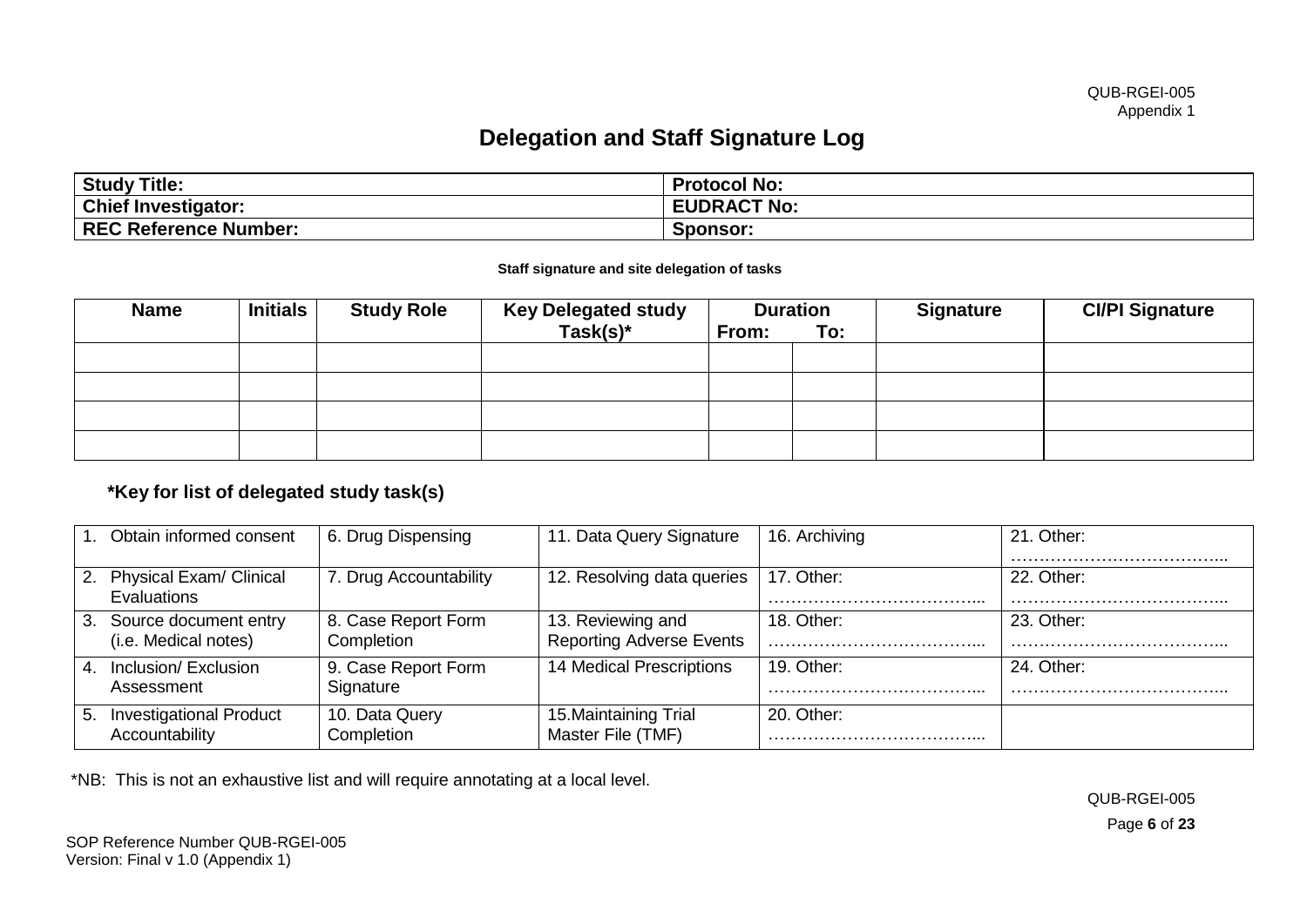#### **Sponsorship Framework**

#### **Insert logo of lead sponsor**

# **Clinical Trial Study Sponsorship: Roles and Responsibilities**

**Project Details Full Research Title: Chief Investigator: Lead Sponsor: Co-sponsor: Funder: Financial Management: Investigator(s) Role Employer** 

|    | <b>Completion notes</b>                                                                                              |
|----|----------------------------------------------------------------------------------------------------------------------|
| 1. | All persons or organisations sponsoring the research are jointly responsible for the first five<br>responsibilities. |
| 2. | The Sponsoring organisation (s) must indicate which of the responsibilities they are going to assume in              |
|    | the "Sponsor" column and identify which of those responsibilities are being delegated to the Chief                   |
|    | Investigator in the "Delegated to" column. Where responsibilities are shared equally, the lead sponsor               |
|    | is named first.                                                                                                      |
| 3. | A Project is not fully sponsored until the sponsor for all responsibilities has been assigned.                       |

|     | <b>Description</b>                                                                                             |                | <b>Delegate</b> |
|-----|----------------------------------------------------------------------------------------------------------------|----------------|-----------------|
|     |                                                                                                                | <b>Sponsor</b> | d to            |
|     | 1. Responsibility                                                                                              |                |                 |
| 1.1 | The research respects the dignity, rights, safety and well-being of all<br>participants.                       | All            | All             |
| 1.2 | The work is consistent with the Research Governance Framework.                                                 | All            | All             |
| 1.3 | Everybody involved in the research agrees the division of<br>responsibilities.                                 | All            | All             |
| 1.4 | All scientific judgements are based on independent and expert<br>advice.                                       | All            | All             |
| 1.5 | Assistance is provided to any enquiry, audit or investigation.                                                 | All            | All             |
|     | 2. Study preparation:                                                                                          |                |                 |
| 2.1 | Design of the protocol and associated documents (GCP)                                                          |                |                 |
| 2.2 | Ensure statistical review (GCP)                                                                                |                |                 |
| 2.3 | Ensure Independent scientific review                                                                           |                |                 |
| 2.4 | Design Investigators Brochure (Reg. 3)                                                                         |                |                 |
| 2.5 | Annually review Investigators Brochure (Reg. 3)                                                                |                |                 |
| 2.6 | Secure study funding and secure agreement between Sponsor and<br>Investigator/Institution were required. (GCP) |                |                 |

 **Insert logo of Co-sponsor**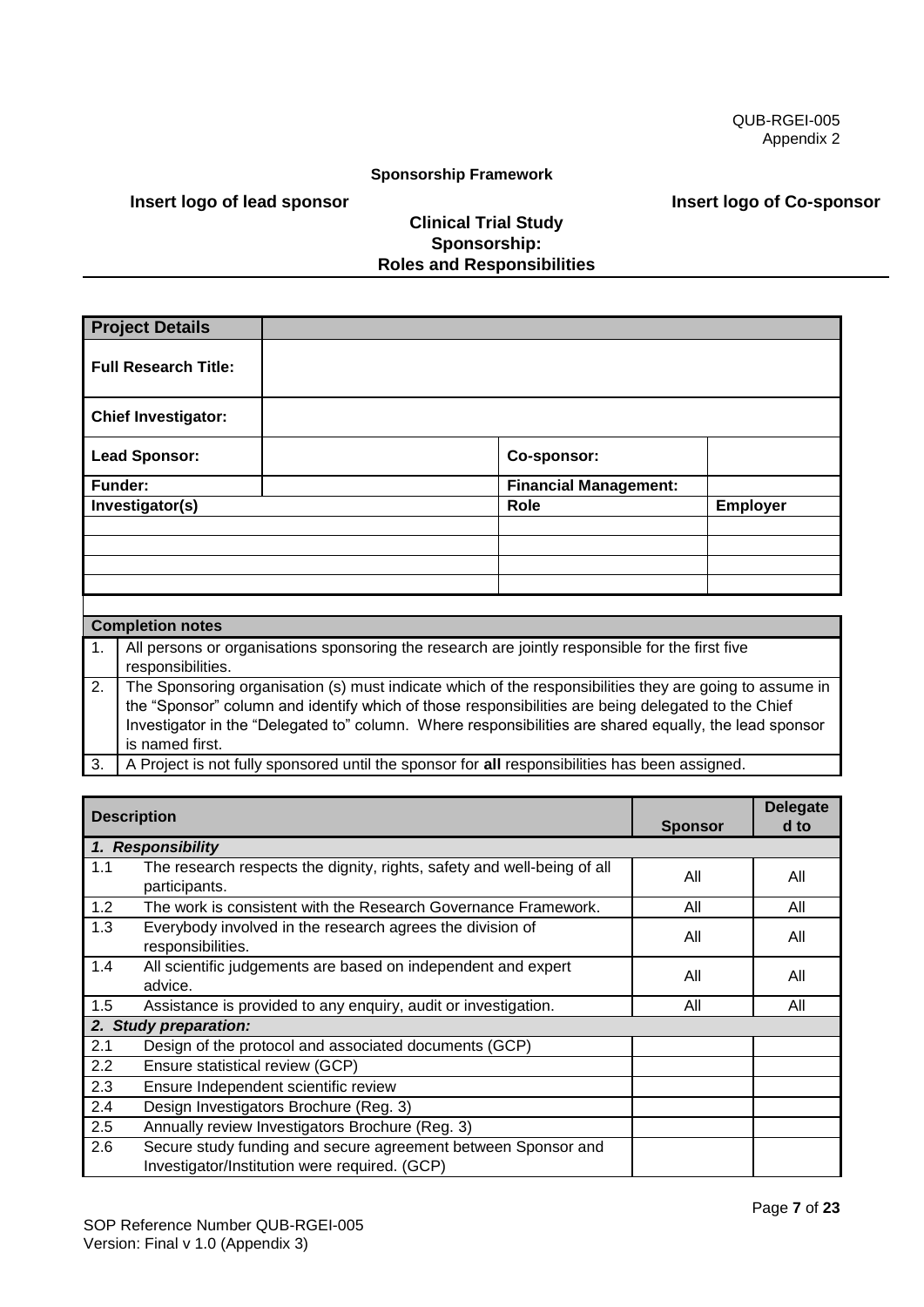| 2.7              | Researchers have the experience and expertise and access to the                                                                             |          |
|------------------|---------------------------------------------------------------------------------------------------------------------------------------------|----------|
|                  | resources needed for the research. (GCP)                                                                                                    |          |
| 2.8              | Identify, develop and secure third party contracts (GCP)                                                                                    | $\star$  |
| 2.9              | Ensure necessary indemnity arrangements in place (GCP)                                                                                      |          |
| 2.10             | Ensure all approvals in place and start certificate issued.                                                                                 |          |
| 2.11             | Obtain Management (NHS R&D/University Governance) approval(s)                                                                               |          |
| 2.12             | Ensure appropriate employment/honorary contracts in place for<br>investigators                                                              | #        |
| 2.13             | Risk assess the Trial                                                                                                                       | #        |
|                  | 3. Authorisation and ongoing Management of Clinical Trials                                                                                  |          |
| 3.1              | Apply for EudraCT No                                                                                                                        |          |
| 3.2              | Register study on Clinical Trial database                                                                                                   |          |
| 3.3              | Request authorisation to conduct Clinical Trial (Reg. 12)                                                                                   | $\star$  |
| 3.4              | Request permission from licensing authority for substantial                                                                                 |          |
|                  | amendment (Reg. 22)                                                                                                                         | $^\star$ |
| 3.5              | Address amendments requested by the licensing authority (Reg. 23)                                                                           |          |
| 3.6              | Give notice of conclusion to licensing authority (Reg. 27)                                                                                  | #        |
| 3.7              | Notify licensing authority of serious breaches (Reg. 29a)                                                                                   |          |
|                  | 4. Ethics Committee Opinion                                                                                                                 |          |
| 4.1              | Apply to Ethics Committee for approval (Reg. 14)                                                                                            |          |
| 4.2              | Request permission from ethics committee for substantial                                                                                    | *        |
|                  | amendment (Reg. 24)                                                                                                                         |          |
| 4.3              | Submit annual progress report (Reg. 29)                                                                                                     | #        |
| 4.4              | Submit end of study report (Reg. 27)                                                                                                        | $\#$     |
| 4.5              | Submit Final report within one year of trial end                                                                                            | $\#$     |
|                  | <b>5. Good Clinical Practice</b>                                                                                                            |          |
| 5.1              | Ensure trial conducted in accordance with protocol (Reg. 29)                                                                                |          |
| 5.2              | Development of Trial specific SOPs to maintain clinical trial quality<br>control (GCP)                                                      |          |
| $5.\overline{3}$ | Supply IMP / Medical Device free of charge (Reg. 28)                                                                                        |          |
| 5.4              | Suspend or terminate clinical trial (Reg. 31)                                                                                               | $^\star$ |
| 5.6              | Maintain Trial Master File in accordance with Regulation 31a                                                                                |          |
| 5.7              | Archive the Trial Master File (Reg. 31a)                                                                                                    | $\#$     |
| 5.8              | Ensure medical files of trial subjects retained for 5 years after                                                                           |          |
|                  | conclusion of trial (Reg. 31a)                                                                                                              |          |
| 5.9              | Approving and recording transfer of ownership of data or documents                                                                          | $^\star$ |
|                  | used in a clinical trial (Reg. 31a)                                                                                                         |          |
| 5.10             | Take the lead when investigating any complaint arising from clinical<br>trial (GCP)                                                         |          |
| 5.11             | Lead any Misconduct in Research Allegation                                                                                                  |          |
|                  | 6. Pharmacovigilance:                                                                                                                       |          |
| 6.1              | Keep records of all adverse events reported by the investigators.                                                                           |          |
|                  | (Reg. 32)                                                                                                                                   |          |
| 6.2              | Assess Serious Adverse Events not identified in trial protocol for<br>expedited reporting to licensing authority/ethics committee (Reg. 32) | $\ast$   |
|                  |                                                                                                                                             |          |
| 6.3              | Ensure SAEs are reviewed by an appropriate committee for<br>monitoring trial safety (GCP)                                                   |          |
| 6.4              | Ensure recording and prompt reporting of suspected unexpected<br>serious adverse reactions, (SUSARs) (Reg. 33)                              |          |
| 6.5              | Onward reporting of SUSAR to licensing authority/ethics committee                                                                           |          |
|                  | (Reg. 32)                                                                                                                                   |          |
| 6.6              | Ensure investigators are informed of SUSARs. (GCP)                                                                                          |          |
| 6.7              | Ensure all SUSARs are entered into the European database. (GCP)                                                                             |          |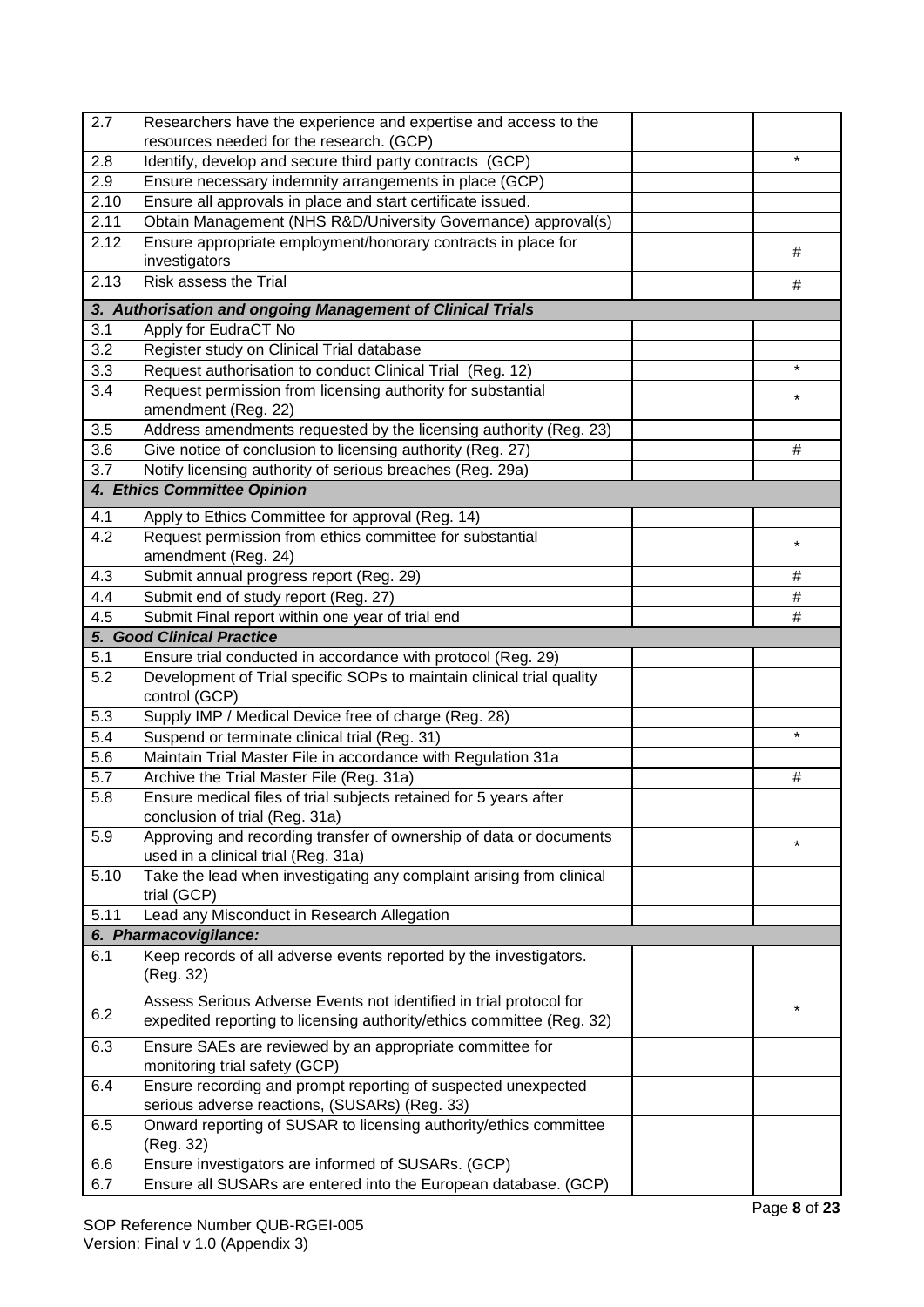| 6.8  | Provide annual list of SSARs and a safety report to ethics committee    | # |
|------|-------------------------------------------------------------------------|---|
|      | and relevant licensing authority (Reg. 35)                              |   |
|      | 7. Data Management                                                      |   |
| 7.1  | Design of case report forms (GCP)                                       |   |
| 7.2  | Design of database (GCP)                                                |   |
| 7.3  | Collect high quality and accurate data from research subject (GCP)      |   |
| 7.4  | Ensure high quality data analysis (GCP)                                 |   |
| 7.5  | Comply with Data Protection Act (GCP)                                   |   |
|      | 8. IMP Management:                                                      |   |
| 8.1  | Liaise with site pharmacists regarding the provision and accountability |   |
|      | of the drugs.                                                           |   |
| 8.2  | Ensure that the IMP is not used for any purposes other than the         |   |
|      | conduct of the study and is used in strict accordance with the          |   |
|      | protocol. (Reg. 13)                                                     |   |
| 8.3  | Ensure necessary agreements are in place with IMP provider              |   |
| 8.4  | Ensure IMP is provided and labelled in accordance with the              |   |
|      | Regulations (Reg. 46)                                                   |   |
| 8.5  | Ensure that IMP is stored in appropriate and secure conditions and      |   |
|      | that detailed records are maintained regarding its movement from        |   |
|      | delivery to return/destruction.                                         |   |
|      | 9. Monitoring and Audit:                                                |   |
| 9.1  | Frequency of monitoring to be: {insert frequency}                       |   |
| 9.2  | Securing monitors (GCP)                                                 |   |
| 9.3  | Sharing monitors reports                                                | # |
| 9.4  | Development and execution of audit plan (GCP)                           |   |
| 9.5  | Sharing audit reports                                                   |   |
|      | 10. Intellectual Property and Dissemination of Results:                 |   |
| 10.1 | Engage with HSC Innovations and Knowledge Transfer/Exploitation         |   |
|      | Units to ensure Intellectual property rights and their management are   |   |
|      | appropriately addressed.** (RGF)                                        |   |
| 10.2 | At the conclusion of the study, plans are in place for disseminating    | # |
|      | the findings. (GCP)                                                     |   |

# **Declaration:**

#### **I agree to the responsibilities set in this document**

**Signatures** 

*Add additional rows below if necessary.*

| <b>Signatory</b><br>please print relevant person's name | <b>Signature</b> | <b>Date</b> |
|---------------------------------------------------------|------------------|-------------|
| For Lead Sponsor:                                       |                  |             |
| For Co-Sponsor:                                         |                  |             |
| Chief Investigator:                                     |                  |             |
| Site Principal Investigator:                            |                  |             |

Where sponsor responsibilities are delegated to the CI or PI – the CI or PI must seek approval of the responsible sponsor BEFORE acting with delegated responsibility.

# Where sponsor responsibilities are delegated to the CI or PI – the CI or PI must send a copy to the responsible sponsor.

Allocation of Intellectual Property will be addressed through a separate agreement.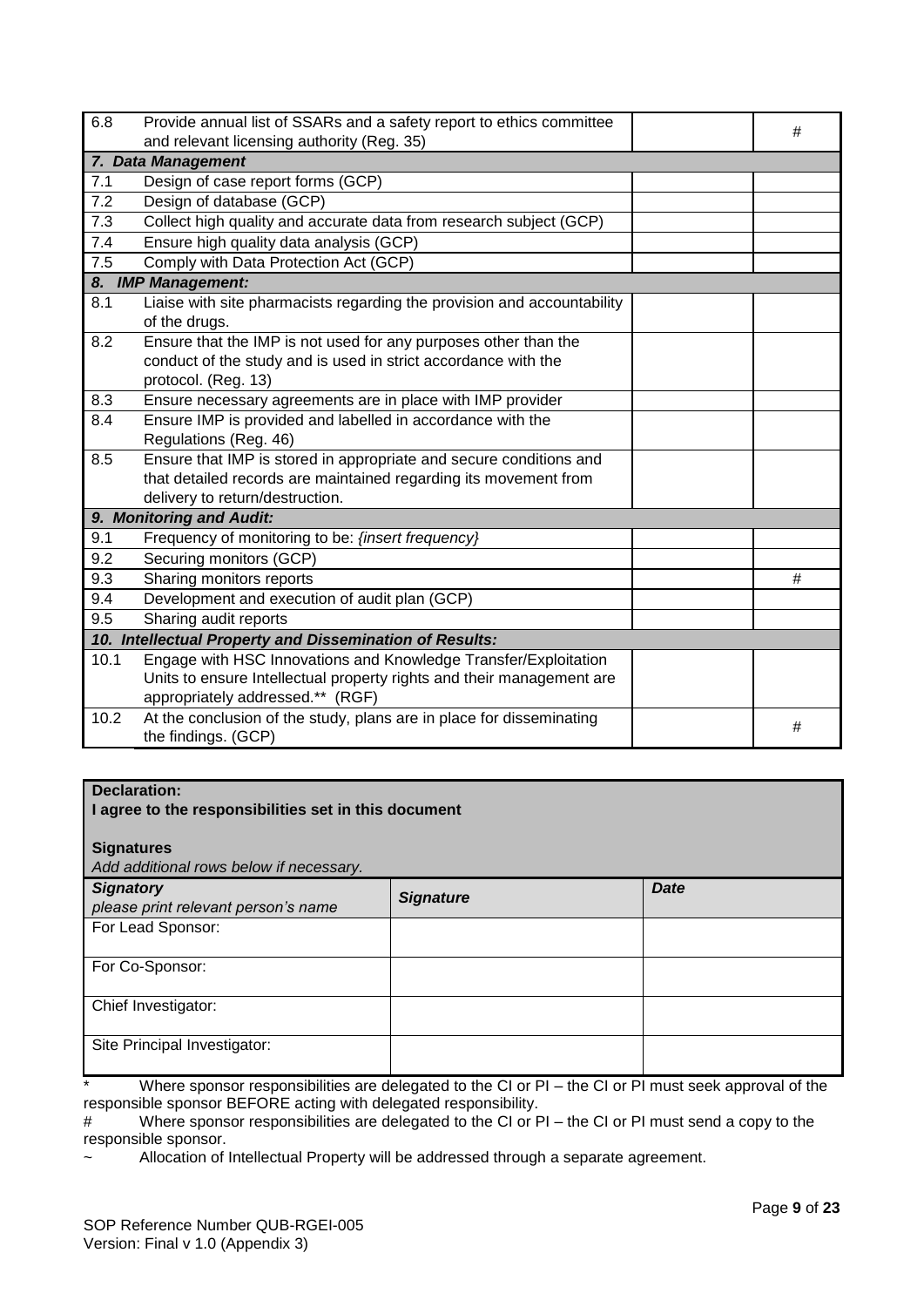#### **SERVICES**

#### **Overview**

*Insert description/overview of Services to be provided.*

#### **Detail**

# **Scope of Work**

|                                      | <b>Activity</b>                                                                                                      | <b>Delegated To</b><br>(eg CI/CTU) | <b>Months</b> |
|--------------------------------------|----------------------------------------------------------------------------------------------------------------------|------------------------------------|---------------|
| <b>Study</b><br><b>Documentation</b> | Prepare the protocol and associated trial documentation                                                              |                                    |               |
|                                      | Prepare and submit ethics application*<br>Obtain ethical approval                                                    |                                    |               |
| <b>Study Start-up</b>                | Prepare and submit NHS/HSC Trust applications<br>Obtain research governance/management approvals                     |                                    |               |
|                                      | Complete site initiation and training                                                                                |                                    |               |
|                                      | Set-up Trial Master File                                                                                             |                                    |               |
|                                      | Register the trial on a suitable publically available database                                                       |                                    |               |
| <b>Study</b>                         | Prepare and submit trial amendments to the Sponsor,<br>relevant ethics committee and NHS/HSC Trust as<br>appropriate |                                    |               |
| <b>Management</b>                    | Co-ordinate and attend TMG, TSC and DMEC committee<br>meetings                                                       |                                    |               |
|                                      | Prepare Investigator Site File                                                                                       |                                    |               |
| <b>Study Conduct</b>                 | <b>Maintain Trial Master File</b>                                                                                    |                                    |               |
|                                      | Maintain records of all adverse events as specified in the<br>protocol                                               |                                    |               |
|                                      | Prepare the data management plan                                                                                     |                                    |               |
| Data<br><b>Management</b>            | Design case report form                                                                                              |                                    |               |
|                                      | Develop database and ensure accuracy of trial data                                                                   |                                    |               |
| <b>Monitoring</b>                    | Prepare monitoring plan*                                                                                             |                                    |               |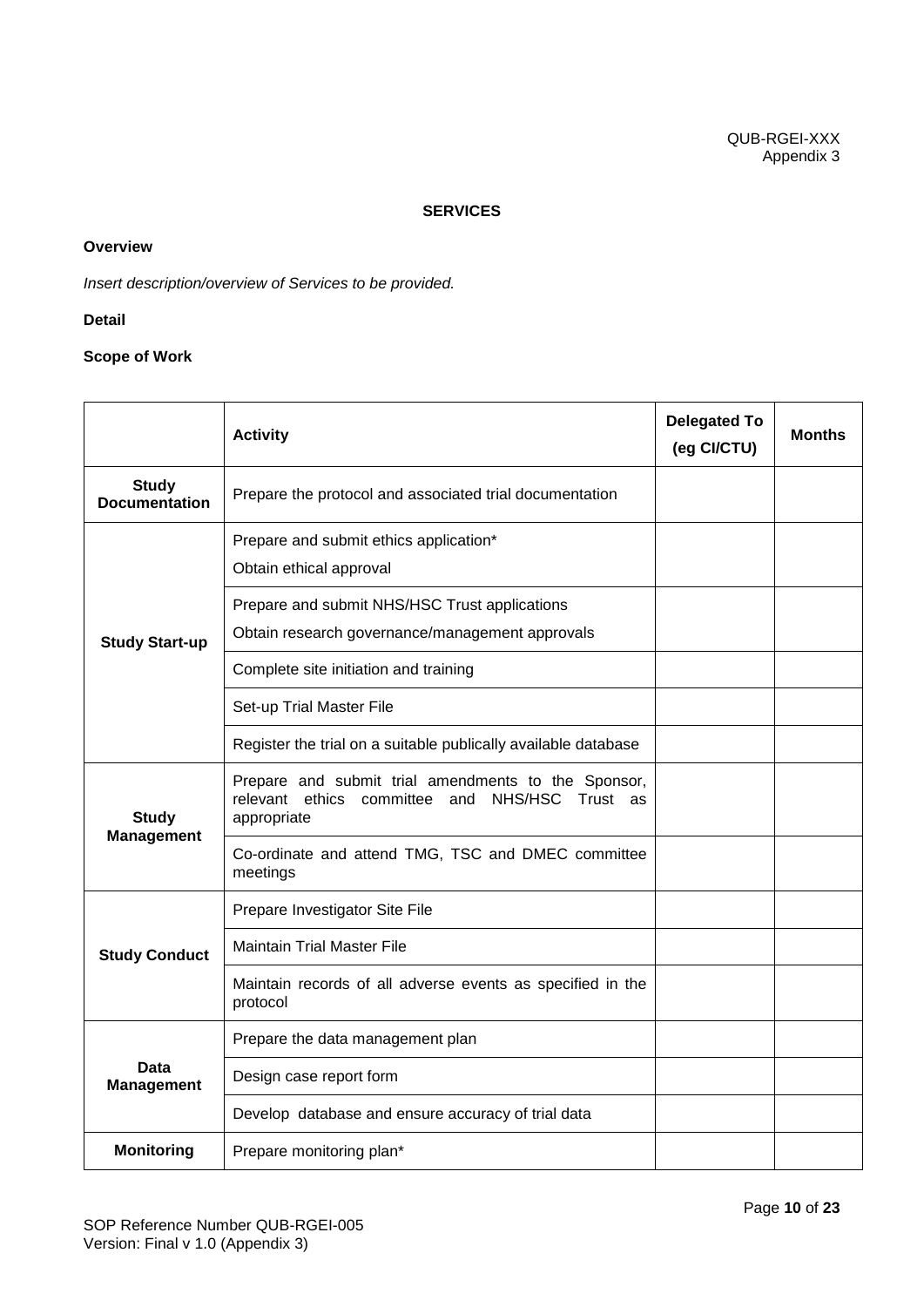|                        | Monitor the trial in accordance with the trial monitoring plan<br>and provide copies of the monitoring reports to the Sponsor |  |
|------------------------|-------------------------------------------------------------------------------------------------------------------------------|--|
|                        | Prepare statistical analysis plan                                                                                             |  |
| <b>Analysis</b>        | Complete statistical and health economics analysis                                                                            |  |
|                        | Prepare data for publication                                                                                                  |  |
|                        | Provide 6 monthly reports to the Sponsor on trial progress                                                                    |  |
|                        | Provide reports to the TMG, TSC and DMEC committee                                                                            |  |
| <b>Reporting</b>       | Prepare and submit annual progress reports to the relevant<br>ethics committee and to Sponsor                                 |  |
|                        | Report all adverse events as specified in the protocol in<br>accordance with legal and regulatory requirements                |  |
|                        | Upload the results on a publically accessible database                                                                        |  |
|                        | Complete and submit the end of trial declaration to the<br>relevant ethics committee                                          |  |
| <b>Study Close-out</b> | Archive Trial Master File for period of 5 years following close<br>of the study                                               |  |
|                        | Obtain Sponsor approval prior to destruction of Trial Master*<br>File                                                         |  |
|                        | Prepare final study report and submit within 1 year of study<br>end to ethics and Sponsor                                     |  |

\*Where Sponsor responsibilities are delegated the CI/CTU must seek approval of the Sponsor before acting with delegated responsibility.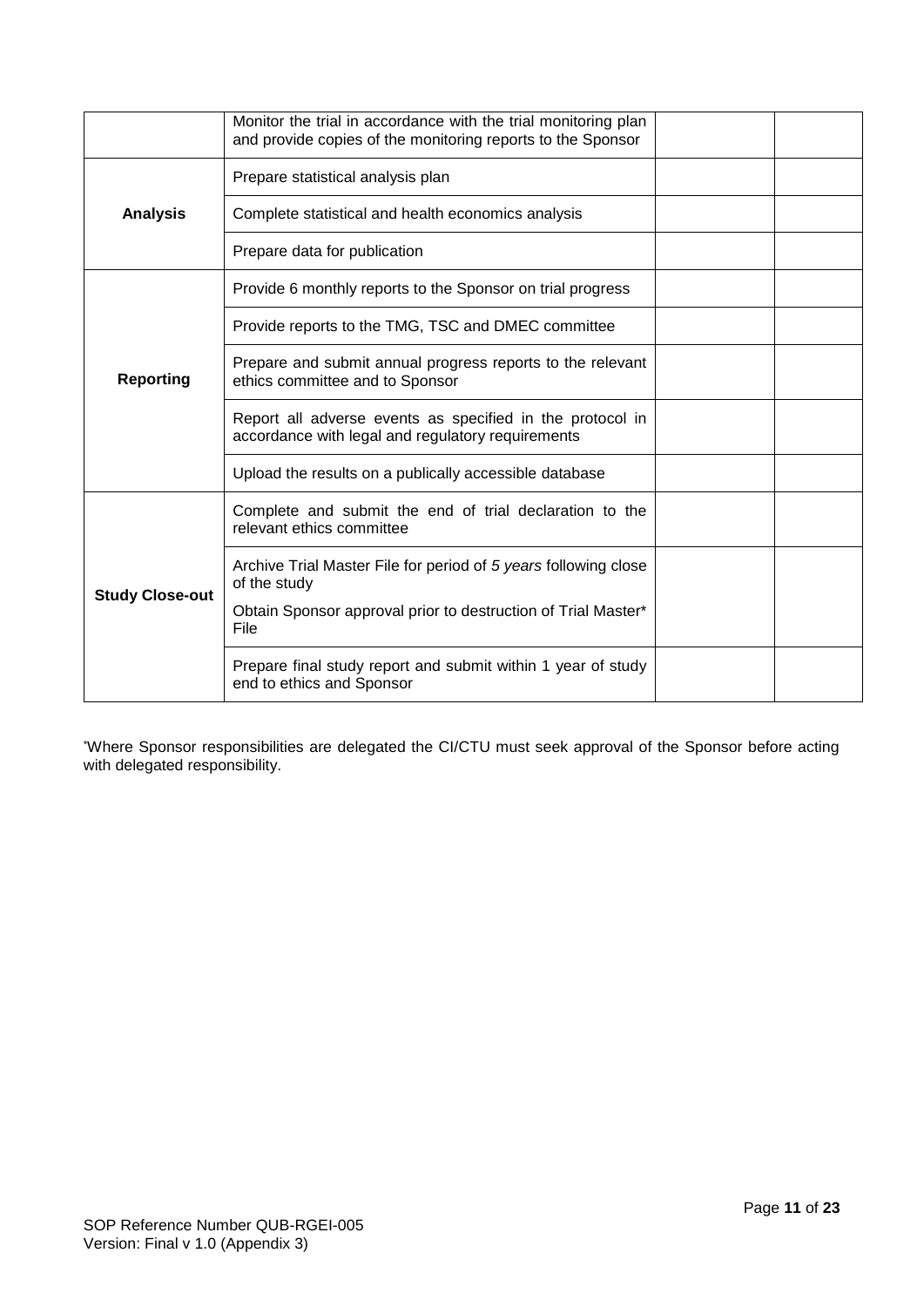# **Division of Responsibilities and Delegation of Activities**

**Queen's University Belfast as Sponsor, formally delegate specific roles to other organisations/individuals in accordance with the table below.**

|                        |             | <b>RESPONSIBILITY to:</b>                                                                                                                                       | <b>Sponsor</b><br>(where Co-<br>Sponsored,<br>name the<br>responsible<br>Party) | <b>Participating</b><br><b>Site</b> | <b>If ACTIVITY</b><br>is delegated,<br>name the<br>body /<br>individual<br>delegated to<br>(eg CTU,<br>CRO, CI): |
|------------------------|-------------|-----------------------------------------------------------------------------------------------------------------------------------------------------------------|---------------------------------------------------------------------------------|-------------------------------------|------------------------------------------------------------------------------------------------------------------|
| Study<br>(All studies) | preparation | Ensure that the Study and its Protocol have received robust and<br>a)<br>favourable scientific and, where applicable, statistical peer review                   | Yes                                                                             |                                     |                                                                                                                  |
|                        |             | Ensure appropriate insurance is in place for the design and<br>b)<br>management of the Study                                                                    | Yes                                                                             |                                     |                                                                                                                  |
|                        |             | Ensure that indemnity arrangements are in place to cover<br>C)<br><b>Participating Site liabilities</b>                                                         |                                                                                 | Yes                                 |                                                                                                                  |
|                        |             | Ensure that insurance or indemnity arrangements are in place to<br>d)<br>cover Sponsor liabilities                                                              | Yes                                                                             |                                     |                                                                                                                  |
|                        |             | Secure and administer funding for the research costs of the Study<br>$\Theta$                                                                                   | Yes                                                                             |                                     |                                                                                                                  |
|                        |             | Secure and contract for the supply of resources, where applicable,<br>f)<br>including medicinal products / devices / Contract Research<br>Organisation services | Yes                                                                             |                                     |                                                                                                                  |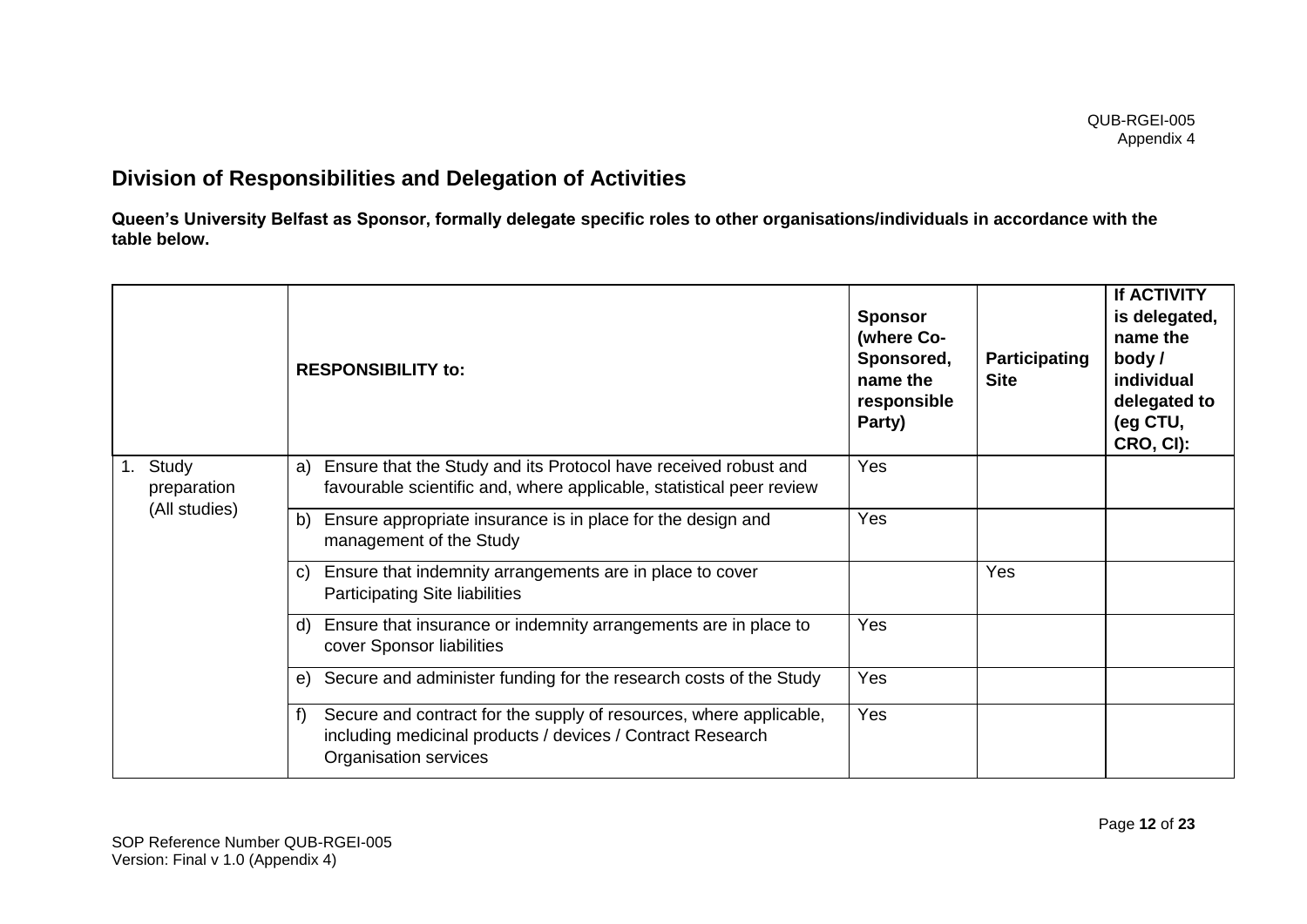|                                                        | <b>RESPONSIBILITY to:</b>                                                                                                                                                                                                                              | <b>Sponsor</b><br>(where Co-<br>Sponsored,<br>name the<br>responsible<br>Party) | Participating<br><b>Site</b> | <b>If ACTIVITY</b><br>is delegated,<br>name the<br>body /<br>individual<br>delegated to<br>(eg CTU,<br>CRO, CI): |
|--------------------------------------------------------|--------------------------------------------------------------------------------------------------------------------------------------------------------------------------------------------------------------------------------------------------------|---------------------------------------------------------------------------------|------------------------------|------------------------------------------------------------------------------------------------------------------|
|                                                        | Ensure that the appropriate contracts and agreements are in place<br>$\mathfrak{g}$<br>for the Study                                                                                                                                                   | Yes                                                                             |                              |                                                                                                                  |
|                                                        | h) Ensure adequate facilities, resources and support (capacity and<br>capability) are available to conduct the Study at the Participating<br><b>Site</b>                                                                                               |                                                                                 | Yes                          |                                                                                                                  |
| 2. Applications,<br>authorisations and<br>registration | a) Ensure that the Protocol is compliant with the relevant regulations/<br>guidelines                                                                                                                                                                  | Yes                                                                             |                              |                                                                                                                  |
| (all studies)                                          | b) Prepare Participant information sheet and consent form (and assent<br>form where applicable), including, where appropriate, consent for:<br>provision of Material(s) and Personal Data, Clinical Data or other<br>data, as required, to the Sponsor | Yes                                                                             |                              |                                                                                                                  |
|                                                        | Register the Study on an appropriate clinical trial register<br>C)                                                                                                                                                                                     | Yes                                                                             |                              |                                                                                                                  |
|                                                        | Obtain approvals from relevant Ethics Committee(s)<br>d)                                                                                                                                                                                               | Yes                                                                             |                              |                                                                                                                  |
|                                                        | e) Obtain HRA Approval (for NHS sites in England) and/or NHS<br>management permissions as applicable                                                                                                                                                   | Yes                                                                             |                              |                                                                                                                  |
|                                                        | Ensure that all relevant departments at the Participating Site are<br>f<br>aware of and, where necessary, have agreed to their role in the<br>Study                                                                                                    |                                                                                 | Yes                          |                                                                                                                  |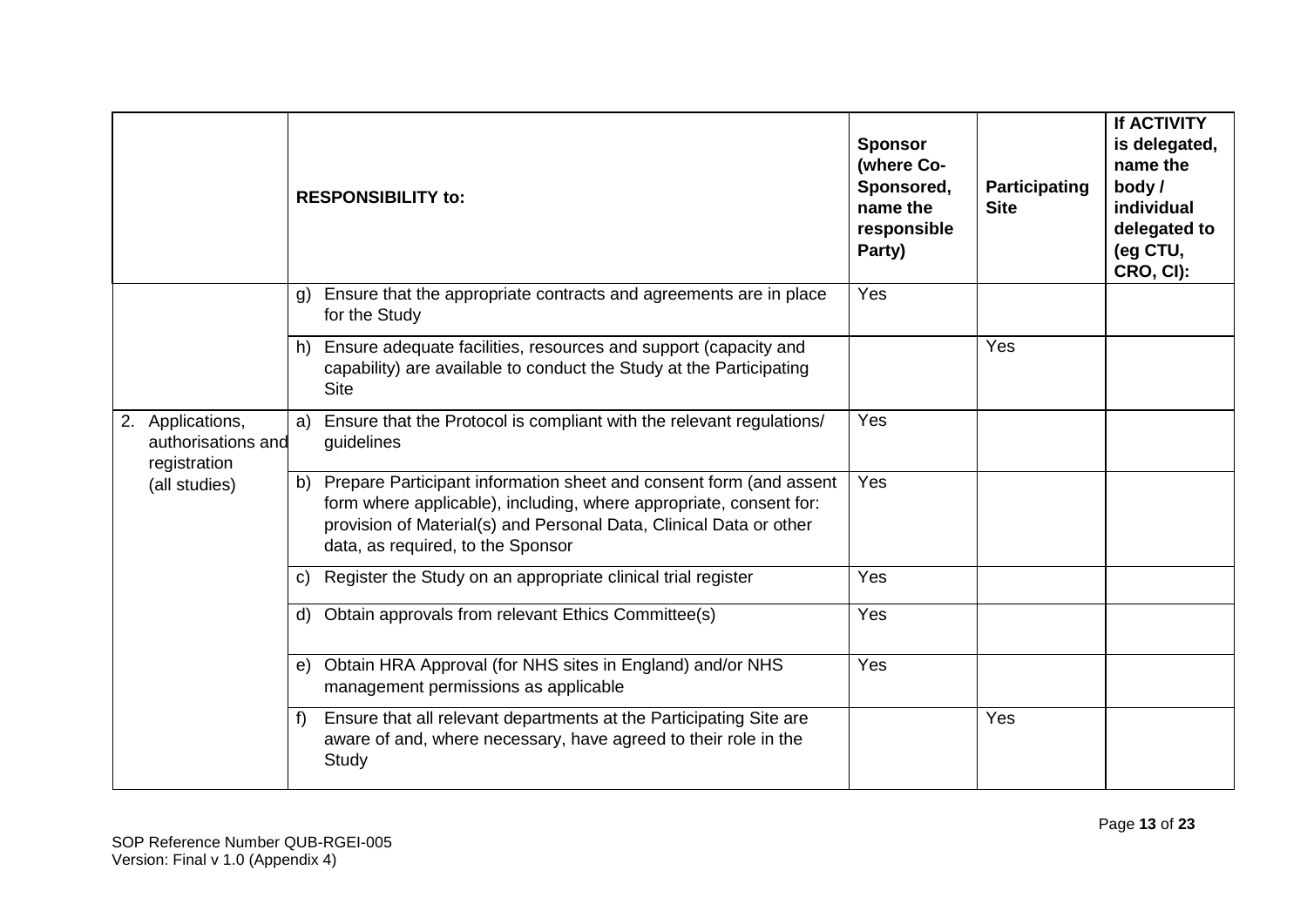|                                            | <b>RESPONSIBILITY to:</b>                                                                                                                                                                                                                                               | Party) | <b>Sponsor</b><br>(where Co-<br>Sponsored,<br>Participating<br>name the<br><b>Site</b><br>responsible | <b>If ACTIVITY</b><br>is delegated,<br>name the<br>body /<br>individual<br>delegated to<br>(eg CTU,<br>CRO, CI): |
|--------------------------------------------|-------------------------------------------------------------------------------------------------------------------------------------------------------------------------------------------------------------------------------------------------------------------------|--------|-------------------------------------------------------------------------------------------------------|------------------------------------------------------------------------------------------------------------------|
|                                            | Obtain a Clinical Trials Authorisation for a CTIMP from the<br>regulatory authority (MHRA in the UK)                                                                                                                                                                    | Yes    |                                                                                                       |                                                                                                                  |
|                                            | h) Obtain a Letter of no objection for the clinical investigation of a non-<br>CE marked medical device from the regulatory authority (MHRA in<br>the UK)                                                                                                               | Yes    |                                                                                                       |                                                                                                                  |
|                                            | <b>[Insert ANY ADDITIONAL PERMISSIONS APPROVALS TO BE</b><br><b>SOUGHT</b>                                                                                                                                                                                              | Yes    |                                                                                                       |                                                                                                                  |
| 3. Protocol<br>Amendments<br>(all studies) | a) Prepare and submit proposed substantial (and, for any Study of<br>investigational medical devices, non-substantial) amendments to all<br>relevant ethics committee(s) and, if appropriate, regulatory<br>authority(ies)                                              | Yes    |                                                                                                       |                                                                                                                  |
|                                            | Ensure the Principal Investigator is informed of all amendments<br>requiring implementation at the Participating Site, including the date<br>on which the amendment should be implemented                                                                               | Yes    |                                                                                                       |                                                                                                                  |
|                                            | Ensure all amendments of which the Participating Site is notified<br>and that require local implementation are implemented at<br>Participating Site, or that the sponsor is promptly notified that the<br>amendment cannot be implemented and given the reason for this |        | Yes                                                                                                   |                                                                                                                  |
| 4. Study Conduct<br>(all studies)          | a) Ensure that the Study is managed according to GCP (as defined in<br>the Protocol), all relevant legislation, and the Protocol                                                                                                                                        | Yes    |                                                                                                       |                                                                                                                  |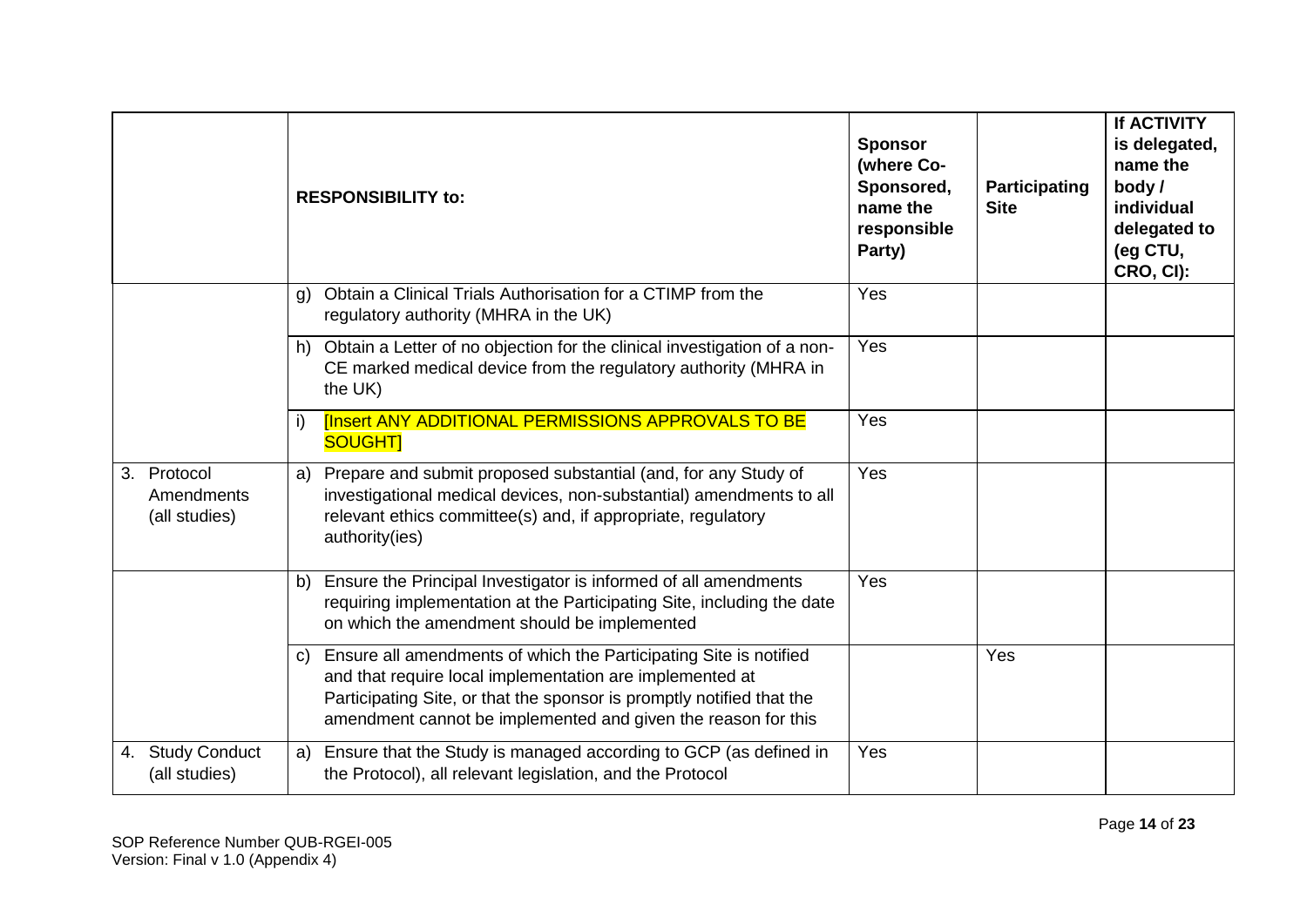|    | <b>RESPONSIBILITY to:</b>                                                                                                                                                                                                                          | <b>Sponsor</b><br>(where Co-<br>Sponsored,<br>name the<br>responsible<br>Party) | Participating<br><b>Site</b> | If ACTIVITY<br>is delegated,<br>name the<br>body/<br>individual<br>delegated to<br>(eg CTU,<br>CRO, CI): |
|----|----------------------------------------------------------------------------------------------------------------------------------------------------------------------------------------------------------------------------------------------------|---------------------------------------------------------------------------------|------------------------------|----------------------------------------------------------------------------------------------------------|
| b) | Ensure that the Study is conducted locally according to GCP, all<br>relevant legislation, and the Protocol                                                                                                                                         |                                                                                 | Yes                          |                                                                                                          |
| C) | Submit all Study Data and Materials required for the Study, in<br>accordance with the Protocol and any Study specific manuals<br>provided by the Sponsor                                                                                           |                                                                                 | Yes                          |                                                                                                          |
|    | d) Ensure that the Participating Site team members are appropriately<br>qualified and experienced to undertake the conduct of the Study and<br>that they have current substantive and/or honorary employment<br>contracts in place, where required |                                                                                 | Yes                          |                                                                                                          |
| e) | Ensure that no Participant is recruited at Site until the Participating<br>Site has been activated by the Sponsor                                                                                                                                  |                                                                                 | Yes                          |                                                                                                          |
| f) | Ensure that the Study is managed, monitored and reported as<br>agreed in the Protocol and/or agreed monitoring plan.                                                                                                                               | Yes                                                                             |                              |                                                                                                          |
|    | Maintain Investigator Site File (and Pharmacy Site File, where<br>relevant) at Participating Site, ensuring compliance with Sponsor<br>requirements and applicable guidance/ legislation                                                           |                                                                                 | Yes                          |                                                                                                          |
| h) | Maintain Trial Master File/Sponsor File, ensuring compliance with<br>applicable guidance/ legislation                                                                                                                                              | Yes                                                                             |                              |                                                                                                          |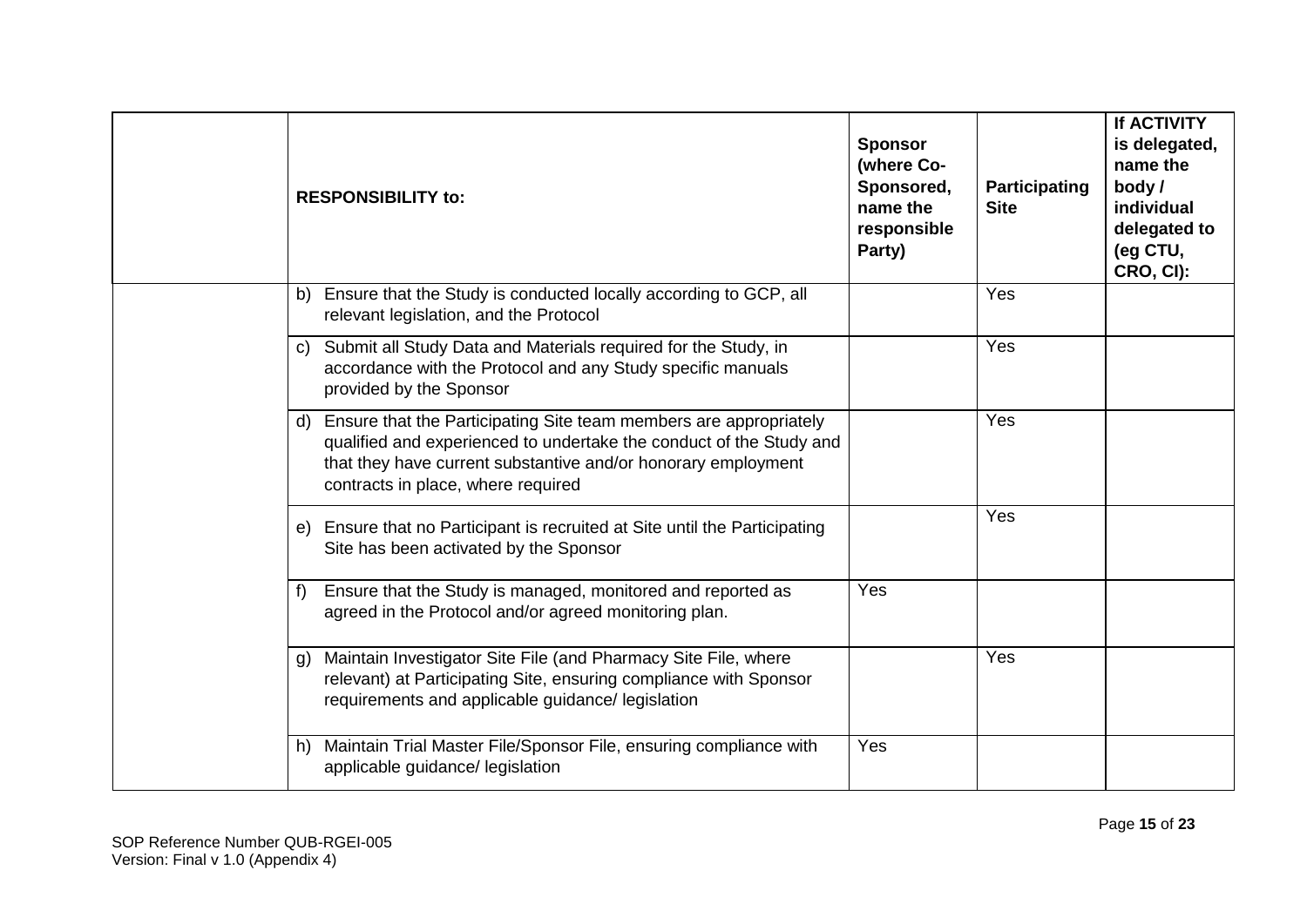|    | <b>RESPONSIBILITY to:</b>                                                                                                                               | <b>Sponsor</b><br>(where Co-<br>Sponsored,<br>name the<br>responsible<br>Party) | Participating<br><b>Site</b> | <b>If ACTIVITY</b><br>is delegated,<br>name the<br>body/<br>individual<br>delegated to<br>(eg CTU,<br>CRO, CI): |
|----|---------------------------------------------------------------------------------------------------------------------------------------------------------|---------------------------------------------------------------------------------|------------------------------|-----------------------------------------------------------------------------------------------------------------|
| i) | Assess capability of Participants to give informed consent                                                                                              |                                                                                 | Yes                          |                                                                                                                 |
|    | Ensure no Study procedure is carried out on a Participant until<br>consent (where required) is obtained in accordance with the<br>Protocol              |                                                                                 | Yes                          |                                                                                                                 |
| k) | Ensure that the rights of individual Participants are protected and<br>that they receive appropriate medical care whilst participating in the<br>Study. |                                                                                 | Yes                          |                                                                                                                 |
|    | Ensure that all Clinical Data and documentation are available for the<br>purposes of monitoring, inspection or audit                                    |                                                                                 | Yes                          |                                                                                                                 |
|    | m) Inform appropriate health or social care professionals if their patient<br>is a Participant in the Study, if required                                |                                                                                 | Yes                          |                                                                                                                 |
| n) | Ensure relevant Protocol deviations, and all serious breaches of<br>Study conduct and/or GCP are reported to the Sponsor                                |                                                                                 | Yes                          |                                                                                                                 |
|    | o) Report serious breaches of Study conduct and/or GCP to relevant<br>ethics committees and regulatory authority(ies) (as applicable)                   | Yes                                                                             |                              |                                                                                                                 |
| p) | Report suspected research misconduct, identified by the Sponsor,<br>to the Participating Site                                                           | Yes                                                                             |                              |                                                                                                                 |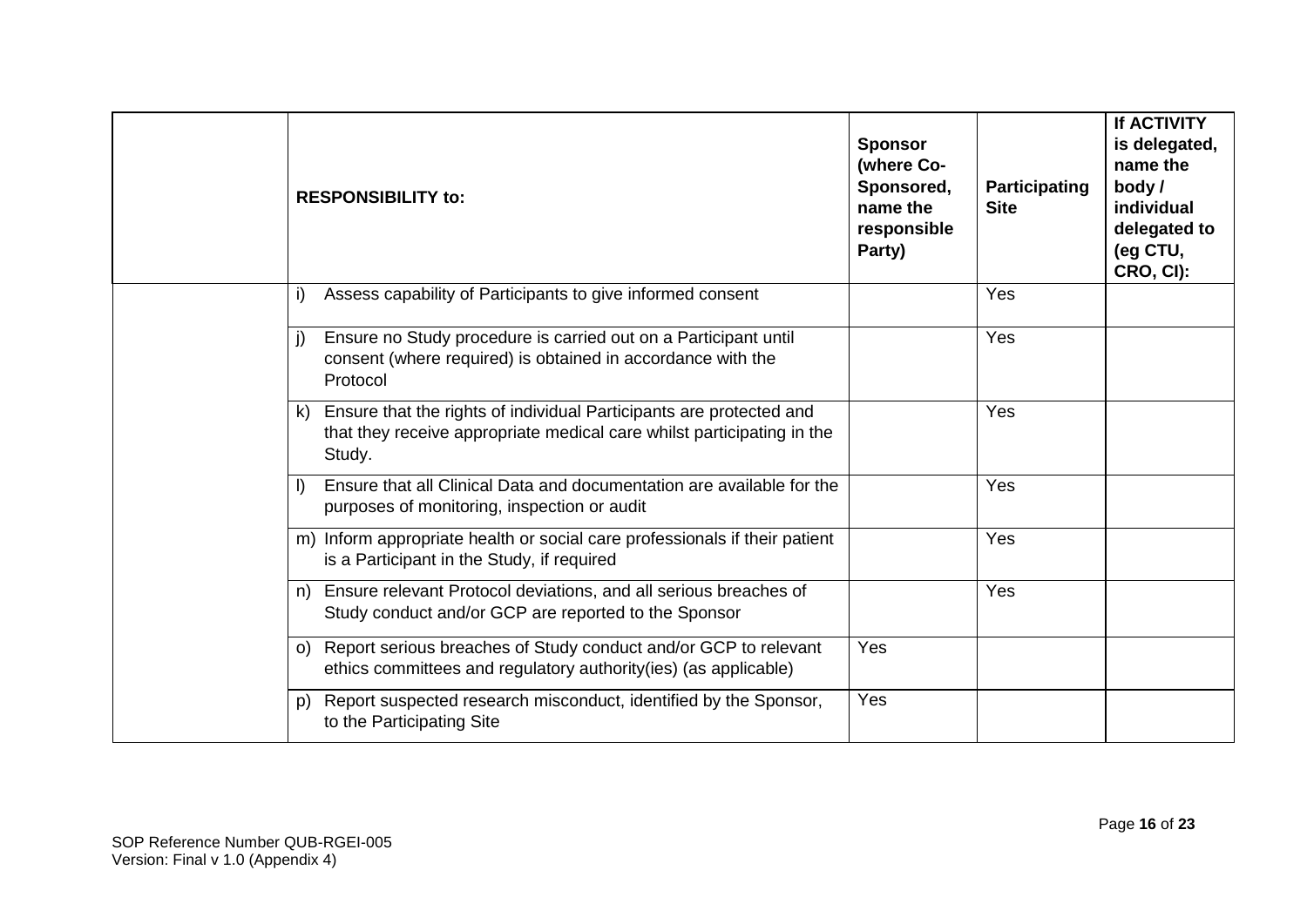|                                    |              | <b>RESPONSIBILITY to:</b>                                                                                                                     | <b>Sponsor</b><br>(where Co-<br>Sponsored,<br>name the<br>responsible<br>Party) | Participating<br><b>Site</b> | <b>If ACTIVITY</b><br>is delegated,<br>name the<br>body/<br>individual<br>delegated to<br>(eg CTU,<br>CRO, CI): |
|------------------------------------|--------------|-----------------------------------------------------------------------------------------------------------------------------------------------|---------------------------------------------------------------------------------|------------------------------|-----------------------------------------------------------------------------------------------------------------|
|                                    | q)           | Report suspected research misconduct, identified by the<br>Participating Site, to the Sponsor                                                 |                                                                                 | Yes                          |                                                                                                                 |
|                                    | r)           | Notify the Participating Site, relevant ethics committee(s) and, if<br>applicable, regulatory authority(ies) of the end of the Study          | Yes                                                                             |                              |                                                                                                                 |
|                                    | s)           | Notify the Participating Site, relevant ethics committee(s) and, if<br>applicable, regulatory authority(ies) if the Study is terminated early | Yes                                                                             |                              |                                                                                                                 |
| 5. Adverse events<br>(all studies) |              | a) Maintain detailed records of all adverse events as specified in the<br>Protocol                                                            |                                                                                 | Yes                          |                                                                                                                 |
|                                    | b)           | Report adverse events as defined in the Protocol and to legal<br>requirements and in accordance with Participating Site policy                |                                                                                 | Yes                          |                                                                                                                 |
|                                    | $\mathsf{C}$ | Ensure that procedures are in place for emergency unblinding of the<br>randomisation code. (If applicable)                                    | Yes                                                                             |                              |                                                                                                                 |
|                                    | d)           | Promptly notify the Sponsor of any urgent safety measure taken to<br>protect Participants at Site                                             |                                                                                 | Yes                          |                                                                                                                 |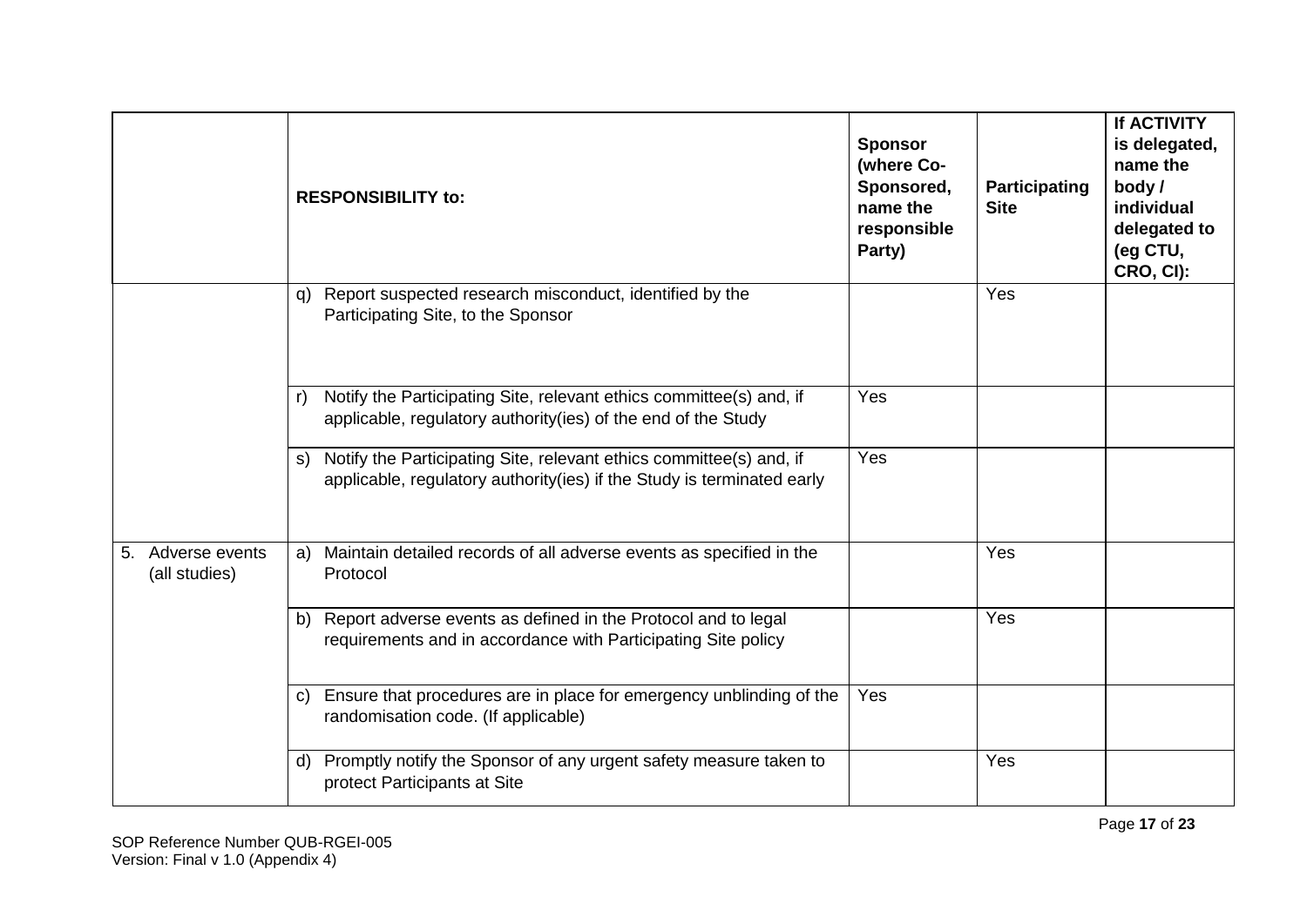|    | <b>RESPONSIBILITY to:</b>                                                                                                                                                                                                                                    | <b>Sponsor</b><br>(where Co-<br>Sponsored,<br>name the<br>responsible<br>Party) | Participating<br><b>Site</b> | <b>If ACTIVITY</b><br>is delegated,<br>name the<br>body/<br>individual<br>delegated to<br>(eg CTU,<br>CRO, CI): |
|----|--------------------------------------------------------------------------------------------------------------------------------------------------------------------------------------------------------------------------------------------------------------|---------------------------------------------------------------------------------|------------------------------|-----------------------------------------------------------------------------------------------------------------|
| e) | Promptly inform relevant ethics committee(s), regulatory<br>authority(ies) (if applicable), and all Principal Investigators of any<br>urgent safety measures taken to protect Participants in the Study                                                      | Yes                                                                             |                              |                                                                                                                 |
| f  | Ensure that all Serious Adverse Events (SAE) are reported to the<br>Sponsor, as specified in the Protocol                                                                                                                                                    |                                                                                 | Yes                          |                                                                                                                 |
| g) | Ensure all SAEs are promptly assessed, and expedited reporting to<br>the relevant ethics committee(s) and regulatory authority (if<br>applicable) is undertaken where necessary                                                                              | Yes                                                                             |                              |                                                                                                                 |
|    | Ensure that SAEs are reviewed by an appropriate committee for the<br>monitoring of Study safety                                                                                                                                                              | Yes                                                                             |                              |                                                                                                                 |
| i) | Ensure that annual safety/ progress reports and final Study report<br>are generated and submitted to relevant ethics committee(s) and<br>regulatory authority(ies) (e.g. Development Safety Update Reports,<br>if applicable) within the required timeframes | Yes                                                                             |                              |                                                                                                                 |
| j) | Ensure that the Principal Investigator is, at all times, in possession<br>of the current relevant safety information for the Study                                                                                                                           | Yes                                                                             |                              |                                                                                                                 |
| a) | Design of case report forms (eCRFs/CRFs) and database                                                                                                                                                                                                        | Yes                                                                             |                              |                                                                                                                 |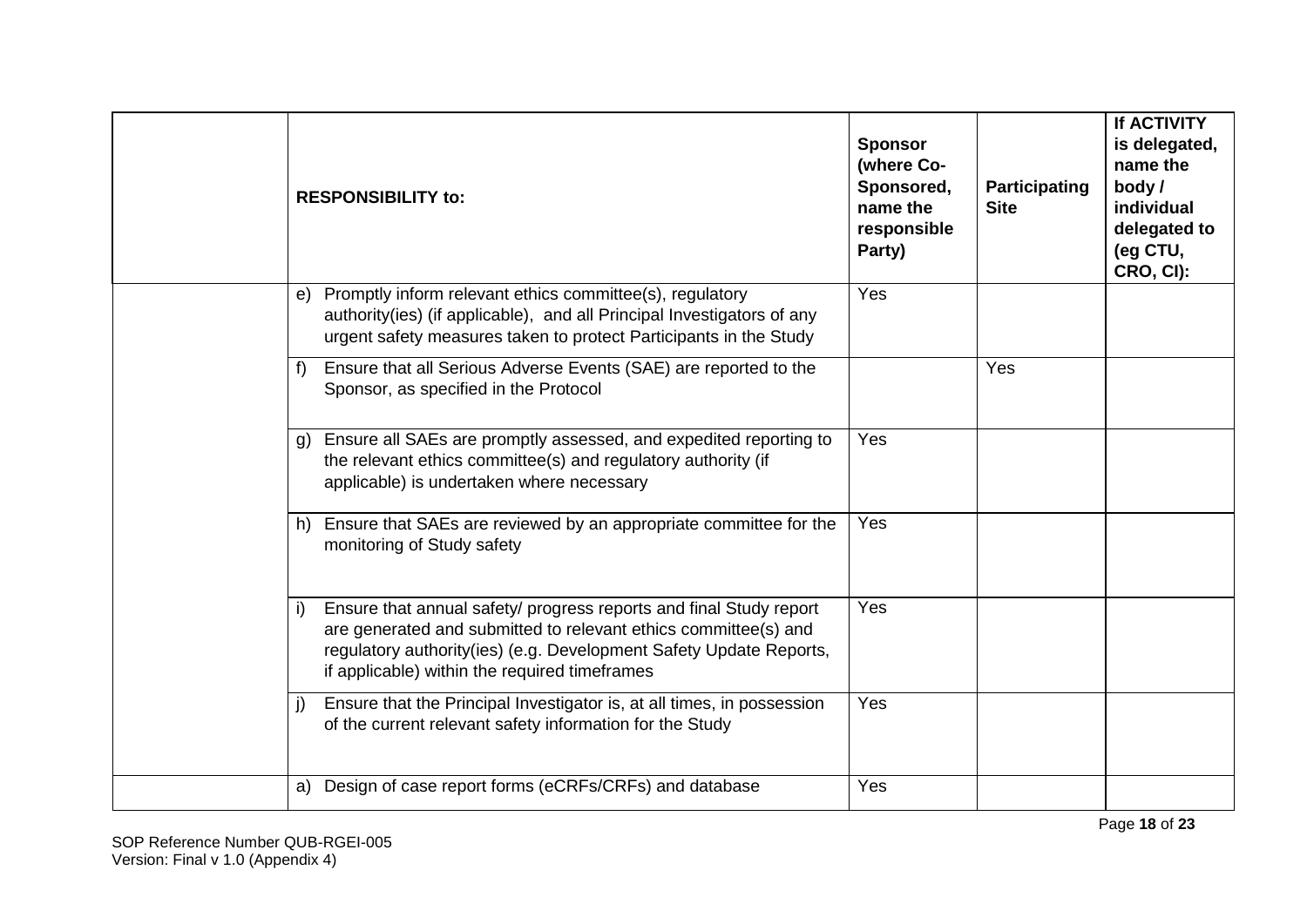|    |                                     | <b>RESPONSIBILITY to:</b>                                                                                                                               | <b>Sponsor</b><br>(where Co-<br>Sponsored,<br>name the<br>responsible<br>Party) | <b>Participating</b><br><b>Site</b> | <b>If ACTIVITY</b><br>is delegated,<br>name the<br>body/<br>individual<br>delegated to<br>(eg CTU,<br>CRO, CI): |
|----|-------------------------------------|---------------------------------------------------------------------------------------------------------------------------------------------------------|---------------------------------------------------------------------------------|-------------------------------------|-----------------------------------------------------------------------------------------------------------------|
| 6. | Data<br>Management<br>(all studies) | Complete eCRFs/CRFs fully, accurately in a contemporaneous<br>b)<br>manner, and submit in a timely manner and in accordance with the<br>Protocol        |                                                                                 | <b>Yes</b>                          |                                                                                                                 |
|    |                                     | Respond to the Sponsor's requests for data clarification<br>$\mathcal{C}$                                                                               |                                                                                 | Yes                                 |                                                                                                                 |
|    |                                     | Process and code Study Data<br>d)                                                                                                                       | Yes                                                                             |                                     |                                                                                                                 |
|    |                                     | Ensure appropriate analysis of Study Data<br>e)                                                                                                         | Yes                                                                             |                                     |                                                                                                                 |
|    | 7. Publication<br>(all studies)     | Prepare and submit abstracts, posters and publications of the Study<br>a)<br>endpoints<br>b)                                                            | Yes                                                                             |                                     |                                                                                                                 |
| 8. | Archiving<br>(all studies)          | Ensure that the Trial Master File is archived appropriately on<br>a)<br>conclusion of the Study and retained as required by the Protocol                | Yes                                                                             |                                     |                                                                                                                 |
|    |                                     | Ensure that all Study records held at Site are archived appropriately<br>b)<br>when notified by the Sponsor and retained as required by the<br>Protocol |                                                                                 | <b>Yes</b>                          |                                                                                                                 |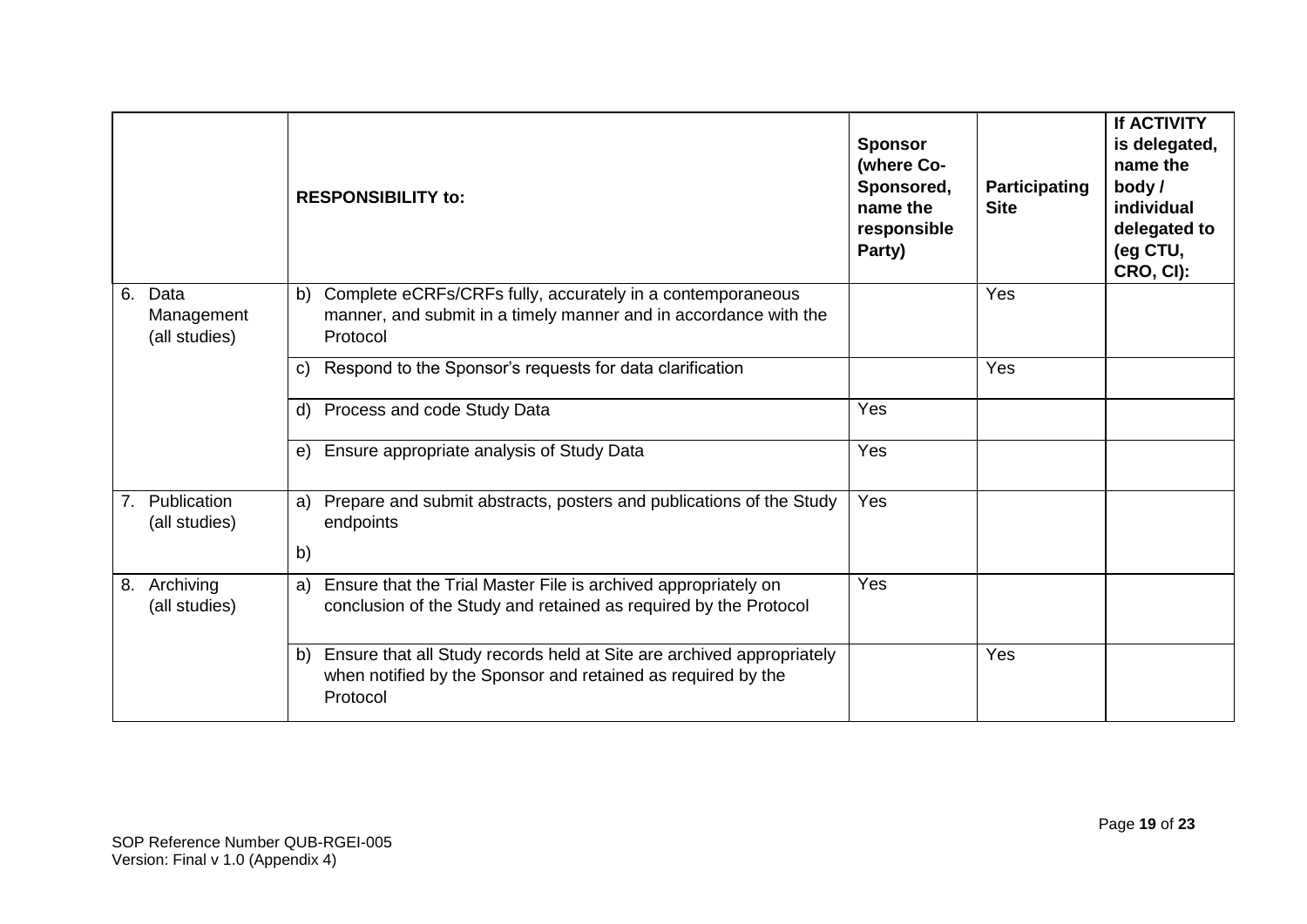|                                                                           | <b>RESPONSIBILITY to:</b>                                                                                                                                              | <b>Sponsor</b><br>(where Co-<br>Sponsored,<br>name the<br>responsible<br>Party) | Participating<br><b>Site</b> | If ACTIVITY<br>is delegated,<br>name the<br>body/<br>individual<br>delegated to<br>(eg CTU,<br>CRO, CI): |
|---------------------------------------------------------------------------|------------------------------------------------------------------------------------------------------------------------------------------------------------------------|---------------------------------------------------------------------------------|------------------------------|----------------------------------------------------------------------------------------------------------|
| <b>Clinical Trials</b><br>9.<br>involving<br>Investigational<br>Medicinal | a) Ensure appropriate arrangements are defined for the supply,<br>labelling, storage and destruction of Study Drug(s)                                                  | N/A                                                                             |                              |                                                                                                          |
| Products                                                                  | Ensure ability to comply with the arrangements for the Study<br>b)<br>Drug(s)                                                                                          |                                                                                 | N/A                          |                                                                                                          |
|                                                                           | c) Ensure that Study Drug(s) supplied for specific use in the Study<br>is/are used in strict accordance with the Protocol and is/are not used<br>for any other purpose |                                                                                 | N/A                          |                                                                                                          |
|                                                                           | d) Ensure that Study Drug(s) is/are stored in appropriate and secure<br>conditions                                                                                     |                                                                                 | N/A                          |                                                                                                          |
|                                                                           | Ensure approvals are in place and issue regulatory 'green light' for<br>e)<br>release of Study Drug(s)                                                                 | N/A                                                                             |                              |                                                                                                          |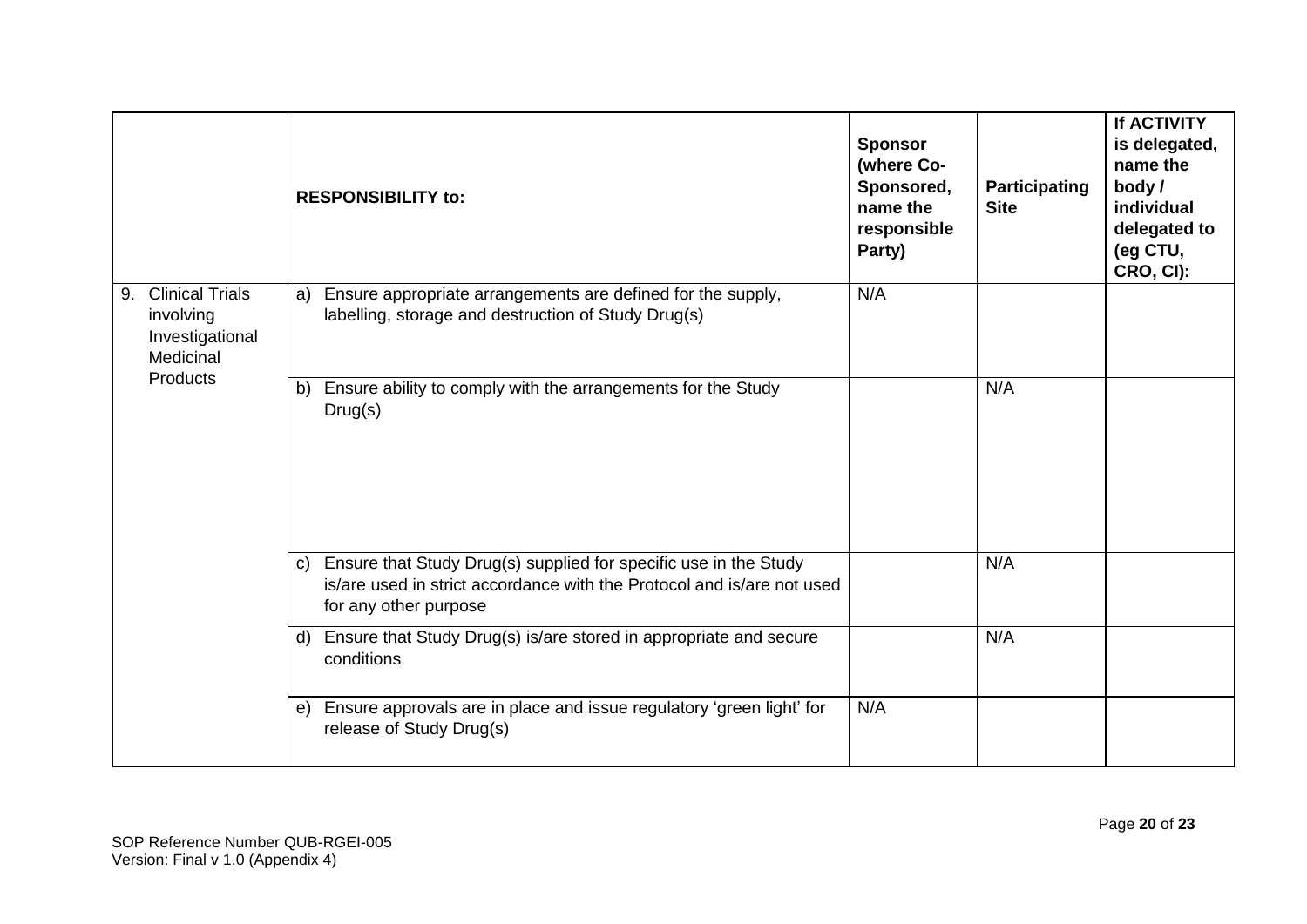|                                                                          |    | <b>RESPONSIBILITY to:</b>                                                                                                                                                                                                                                   | <b>Sponsor</b><br>(where Co-<br>Sponsored,<br>name the<br>responsible<br>Party) | <b>Participating</b><br><b>Site</b> | <b>If ACTIVITY</b><br>is delegated,<br>name the<br>body /<br>individual<br>delegated to<br>(eg CTU,<br>CRO, CI): |
|--------------------------------------------------------------------------|----|-------------------------------------------------------------------------------------------------------------------------------------------------------------------------------------------------------------------------------------------------------------|---------------------------------------------------------------------------------|-------------------------------------|------------------------------------------------------------------------------------------------------------------|
|                                                                          | f  | Ensure that appropriate accountability and destruction records are<br>maintained, as required by the Sponsor                                                                                                                                                |                                                                                 | N/A                                 |                                                                                                                  |
|                                                                          |    | Ensure that the Site is provided with a sufficient number of<br>investigational medical devices/ disposables required for proper<br>functioning of the device for the planned number of Participants                                                        | N/A                                                                             |                                     |                                                                                                                  |
| 10. Studies involving<br>CE-marked<br>medical devices<br>for new purpose | a) | Ensure that investigational medical devices are not used for any<br>purposes other than the conduct of the Study, unless Sponsor<br>permits continued intended use for CE marked device after<br>conclusion of the Study                                    |                                                                                 | N/A                                 |                                                                                                                  |
| or non-CE<br>marked Medical<br>Device                                    | b) | Ensure that investigational medical devices are stored in<br>appropriate, secure conditions and returned as instructed by<br>Sponsor. Further to ensure that detailed records are maintained<br>regarding its movement from delivery to return/destruction. |                                                                                 | N/A                                 |                                                                                                                  |
|                                                                          | C) | [Insert additional Study-specific responsibilities, not covered<br>elsewhere, if necessary.]                                                                                                                                                                |                                                                                 |                                     |                                                                                                                  |
| 11. Material Transfer                                                    | a) | Ensure appropriate and timely collection of Material and transfer to<br>the Sponsor's nominated laboratory(ies), all in accordance with the<br>Protocol and in compliance with Schedule 4.                                                                  |                                                                                 | Yes                                 |                                                                                                                  |